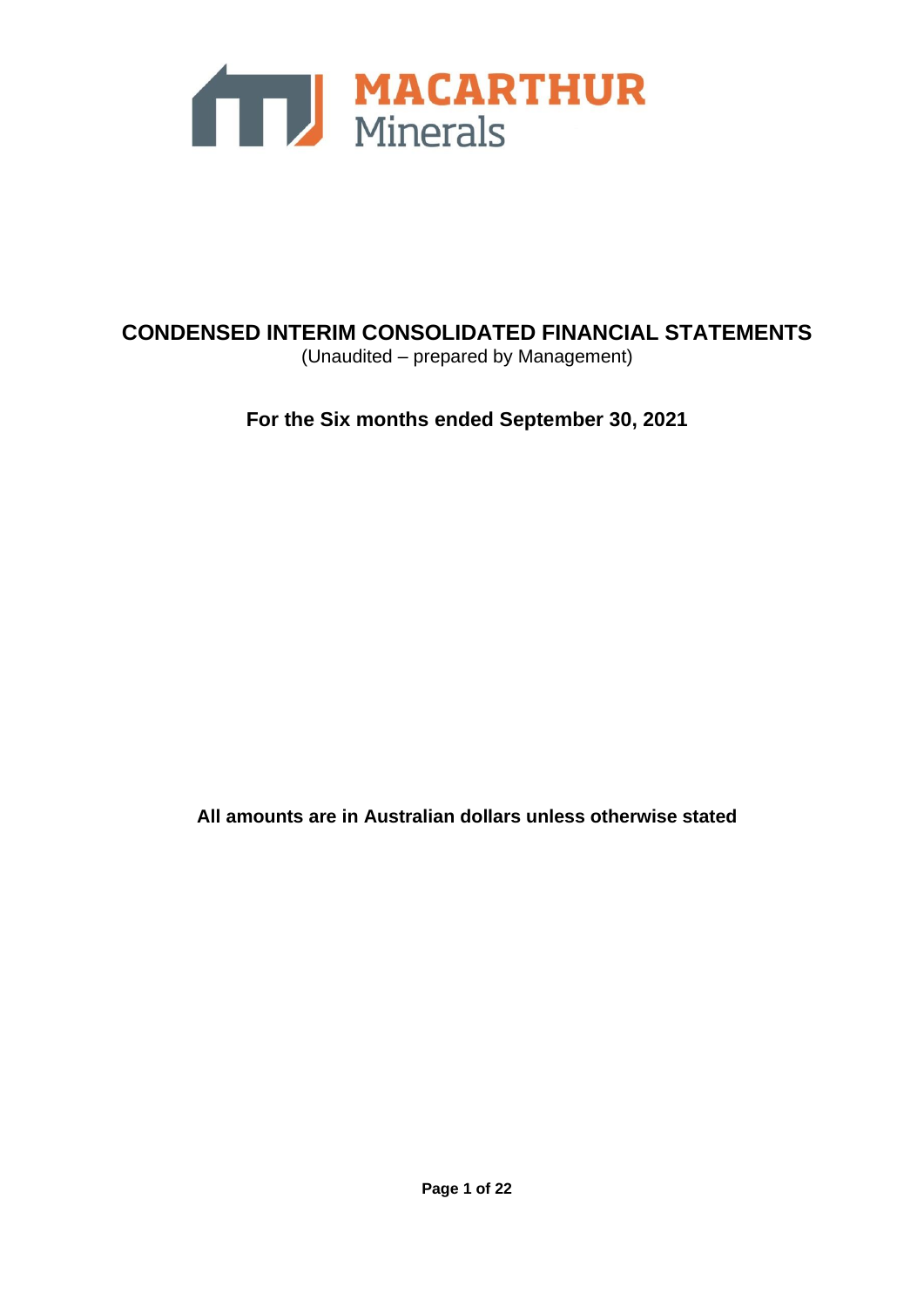

# **Condensed Interim Consolidated Financial Statements – September 30, 2021**

| <b>Contents</b>                                                                                      | Page |
|------------------------------------------------------------------------------------------------------|------|
| Condensed Interim Consolidated Statement of Financial Position                                       | 3    |
| Condensed Interim Consolidated Statement of Profit and Loss and Other<br>Comprehensive Income/(Loss) | 4    |
| Condensed Interim Consolidated Statement of Changes in Shareholders' Equity                          | 5    |
| Condensed Interim Consolidated Statement of Cash Flows                                               | 6    |
| Notes to the Condensed Interim Consolidated Financial Statements                                     | 7-22 |

This condensed interim financial report covers the consolidated financial statements for the entity consisting of Macarthur Minerals Limited and its subsidiaries. The financial report is presented in the Australian currency.

The Company's registered office and principal place of business is detailed on page 7.

The financial report was authorized for issue by the directors on November 29, 2021. The directors have the power to amend and reissue the financial report.

# **NOTICE OF NO AUDITOR REVIEW OF INTERIM FINANCIAL STATEMENTS**

The Management of the Company is responsible for the preparation of the accompanying unaudited condensed interim consolidated financial statements. The unaudited condensed interim consolidated financial statements have been prepared using accounting policies in compliance with International Financial Reporting Standards ("IFRS") for the preparation of the condensed interim consolidated financial statements and are in accordance with IAS 34 – Interim Financial Reporting.

The Company's auditor has not performed a review of these condensed interim consolidated financial statements.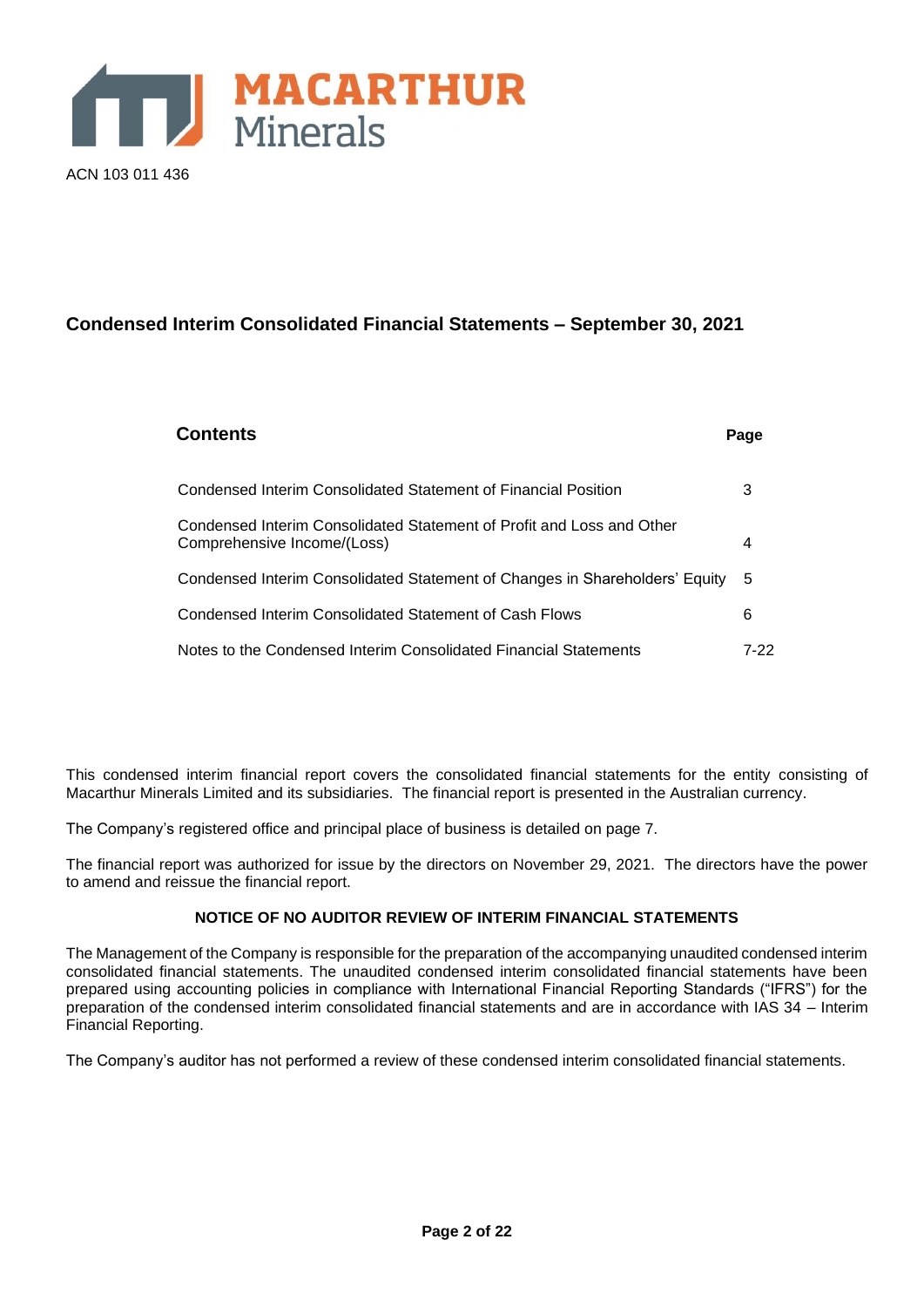# **MACARTHUR MINERALS LIMITED**

CONDENSED INTERIM CONSOLIDATED STATEMENT OF FINANCIAL POSITION

AS AT SEPTEMBER 30, 2021

(Expressed in Australian Dollars)

| 2021<br>\$<br><b>ASSETS</b><br><b>Current</b><br>Cash and cash equivalents<br>4,714,841<br>Receivables<br>276,158<br>207,875<br>Security deposits and prepayments<br><b>Total current assets</b><br>5,198,874<br><b>Non-Current</b><br>46,615<br>Plant and equipment<br>4<br>Right of use asset<br>14<br>Investment in FE Ltd<br>642,333<br>5<br>70,363,153 | March 31,<br>2021 |
|-------------------------------------------------------------------------------------------------------------------------------------------------------------------------------------------------------------------------------------------------------------------------------------------------------------------------------------------------------------|-------------------|
|                                                                                                                                                                                                                                                                                                                                                             | \$                |
|                                                                                                                                                                                                                                                                                                                                                             |                   |
|                                                                                                                                                                                                                                                                                                                                                             |                   |
|                                                                                                                                                                                                                                                                                                                                                             | 5,018,170         |
|                                                                                                                                                                                                                                                                                                                                                             | 98,155            |
|                                                                                                                                                                                                                                                                                                                                                             | 176,015           |
|                                                                                                                                                                                                                                                                                                                                                             | 5,292,340         |
|                                                                                                                                                                                                                                                                                                                                                             |                   |
|                                                                                                                                                                                                                                                                                                                                                             | 49,916            |
|                                                                                                                                                                                                                                                                                                                                                             | 257,718           |
|                                                                                                                                                                                                                                                                                                                                                             | 1,120,000         |
| Exploration and evaluation assets                                                                                                                                                                                                                                                                                                                           | 67,513,545        |
| <b>Total non-current assets</b><br>71,052,101                                                                                                                                                                                                                                                                                                               | 68,941,179        |
| 76,250,975<br><b>Total assets</b>                                                                                                                                                                                                                                                                                                                           | 74,233,519        |
| <b>LIABILITIES</b>                                                                                                                                                                                                                                                                                                                                          |                   |
| <b>Current</b>                                                                                                                                                                                                                                                                                                                                              |                   |
| 2,262,708<br>Trade and other payables                                                                                                                                                                                                                                                                                                                       | 637,006           |
| Provisions<br>89,861                                                                                                                                                                                                                                                                                                                                        | 64,519            |
| 14<br>Lease liability                                                                                                                                                                                                                                                                                                                                       | 69,936            |
| 6<br>Warrant liability<br>1,258,193                                                                                                                                                                                                                                                                                                                         | 10,582,972        |
| <b>Total current liabilities</b><br>3,610,762                                                                                                                                                                                                                                                                                                               | 11,354,433        |
| <b>Non-Current</b>                                                                                                                                                                                                                                                                                                                                          |                   |
| Provisions<br>41,460                                                                                                                                                                                                                                                                                                                                        | 32,920            |
| 14<br>Lease liability                                                                                                                                                                                                                                                                                                                                       | 213,476           |
| 41,460<br><b>Total non-current liabilities</b>                                                                                                                                                                                                                                                                                                              | 246,396           |
| <b>Total liabilities</b><br>3,652,222                                                                                                                                                                                                                                                                                                                       | 11,600,829        |
| <b>Net assets</b><br>72,598,753                                                                                                                                                                                                                                                                                                                             | 62,632,690        |
| <b>SHAREHOLDERS' EQUITY</b>                                                                                                                                                                                                                                                                                                                                 |                   |
| 6<br>Contributed equity<br>121,282,977                                                                                                                                                                                                                                                                                                                      | 119,342,705       |
| Reserves<br>8,626,628                                                                                                                                                                                                                                                                                                                                       | 7,049,070         |
| Deficit<br>(57, 310, 852)                                                                                                                                                                                                                                                                                                                                   | (63,759,085)      |
| Total shareholders' equity<br>72,598,753                                                                                                                                                                                                                                                                                                                    | 62,632,690        |
| Nature and continuance of operations (Note 1)<br><b>Contingent liabilities (Note 15)</b><br><b>Commitments (Note 5)</b><br>Subsequent events (Note 16)                                                                                                                                                                                                      |                   |
| On behalf of the Board of Directors:                                                                                                                                                                                                                                                                                                                        |                   |
| "Andrew Suckling"<br>"Cameron McCall"<br>Director<br>Director                                                                                                                                                                                                                                                                                               |                   |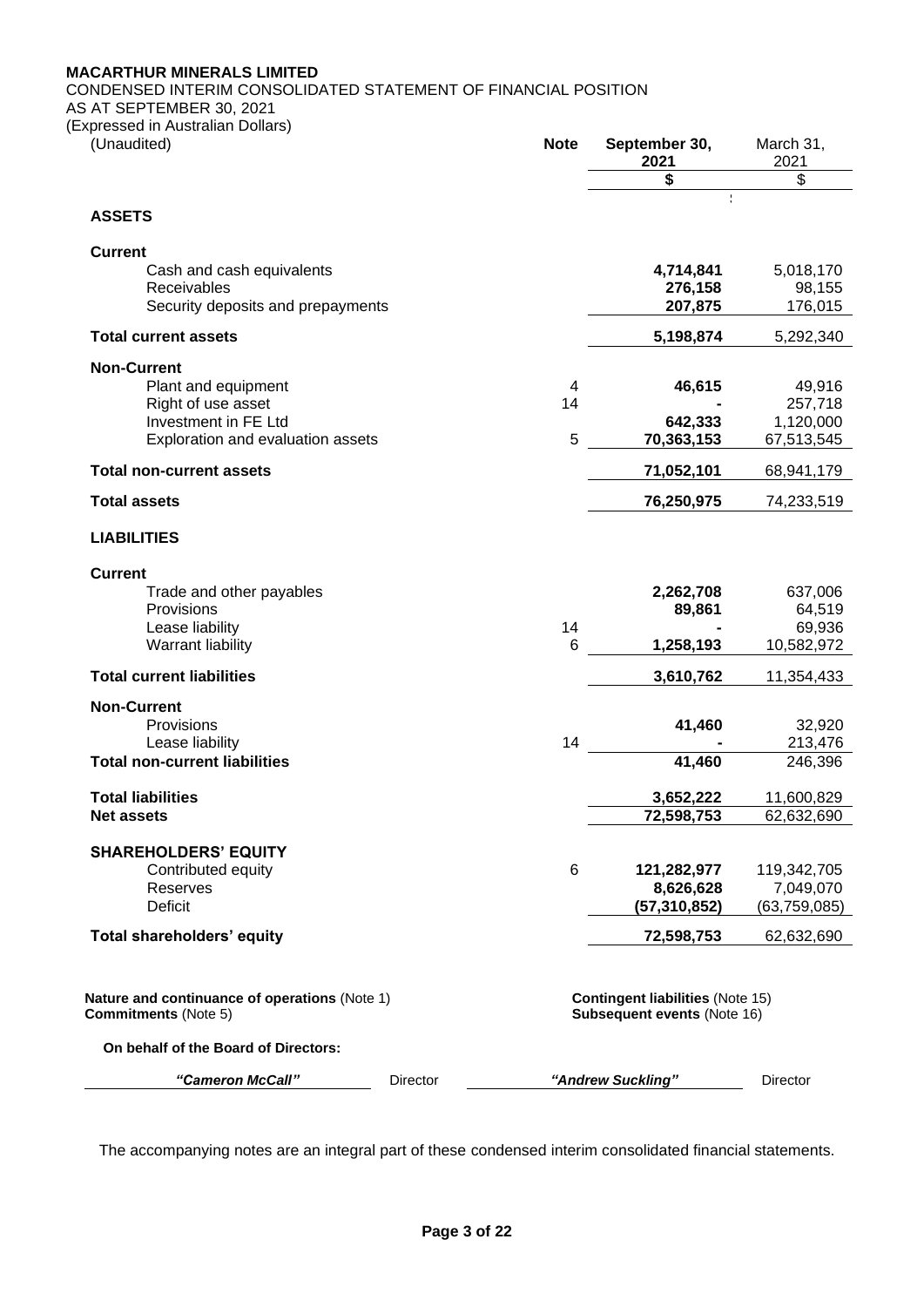# **MACARTHUR MINERALS LIMITED**

CONDENSED INTERIM CONSOLIDATED STATEMENT OF PROFIT AND LOSS AND OTHER COMPREHENSIVE INCOME/(LOSS) FOR THE PERIOD ENDED SEPTEMBER 30, 2021 (Expressed in Australian Dollars)

(Unaudited)

|                                                                                                             | Three months<br>ended<br>September 30,<br>2021<br>\$ | Three months<br>ended<br>September 30,<br>2020<br>\$ | <b>Six months</b><br>ended<br>September 30,<br>2021<br>\$ | Six months ended<br>September 30,<br>2020<br>\$ |
|-------------------------------------------------------------------------------------------------------------|------------------------------------------------------|------------------------------------------------------|-----------------------------------------------------------|-------------------------------------------------|
| <b>EXPENSES</b>                                                                                             |                                                      |                                                      |                                                           |                                                 |
| Depreciation (Note 4)<br>Amortisation - Right of use asset                                                  | (4,004)                                              | (3, 488)<br>(17,980)                                 | (7, 561)<br>(17,980)                                      | (6, 977)<br>(35, 961)                           |
| <b>Exploration expense</b>                                                                                  | 14,497                                               | (45, 821)                                            | 1,263                                                     | (45, 821)                                       |
| Investor relations                                                                                          | (16, 599)                                            | (56, 354)                                            | (55, 922)                                                 | (78,004)                                        |
| Office and general                                                                                          | (116, 452)                                           | (233, 391)                                           | (211,600)                                                 | (568, 968)                                      |
| Personnel fees                                                                                              | (508, 164)                                           | (1, 274, 280)                                        | (949, 254)                                                | (1,751,115)                                     |
| Professional fees<br>Rent                                                                                   | (125, 494)                                           | (149,086)                                            | (253, 649)                                                | (345, 513)                                      |
| Share-based compensation                                                                                    |                                                      | 39,735                                               | (2,052,589)                                               | (494, 768)                                      |
| Share registry, filing and listing<br>fees                                                                  | (106, 175)                                           | (162, 928)                                           | (158, 356)                                                | (220, 629)                                      |
| Travel and accommodation                                                                                    | (6, 183)                                             | (4, 121)                                             | (26, 805)                                                 | (3, 122)                                        |
| Borrowing costs                                                                                             | (2, 356)                                             |                                                      | (7,940)                                                   |                                                 |
| <b>Total Administrative Expenses</b>                                                                        | (870, 930)                                           | (1,907,714)                                          | (3,740,393)                                               | (3,550,878)                                     |
|                                                                                                             |                                                      |                                                      |                                                           |                                                 |
| <b>REVENUE</b>                                                                                              |                                                      |                                                      |                                                           |                                                 |
| Interest Income<br>Other Income                                                                             | 95<br>220                                            | 56<br>59,047                                         | 220<br>604,980                                            | 150<br>90,205                                   |
| Gain on foreign exchange                                                                                    | 55,948                                               | 266,727                                              | 74,825                                                    | 1,020,211                                       |
| Change in fair value of warrant<br>liability                                                                | 3,602,047                                            | (10,866,716)                                         | 9,324,779                                                 | (10,866,716)                                    |
|                                                                                                             | 3,658,310                                            | (10, 540, 886)                                       | 10,004,804                                                | (9,756,150)                                     |
| Profit/(Loss) for the period                                                                                | 2,787,380                                            | (12, 448, 600)                                       | 6,264,411                                                 | (13, 307, 028)                                  |
| <b>Other Comprehensive Income Items</b><br>that will not be reclassified<br>subsequently to profit or loss: |                                                      |                                                      |                                                           |                                                 |
| Fair value gain/(loss) on Investment<br>in FEL at fair value through other<br>comprehensive income          | (54, 666)                                            | 373,333                                              | (282, 666)                                                | 373,333                                         |
| Total comprehensive gain/(loss) for<br>the period                                                           | 2,732,714                                            | (12,075,267)                                         | 5,981,744                                                 | (12, 933, 695)                                  |
| Basic and diluted profit/(loss) per<br>ordinary share                                                       | 0.0189                                               | (0.1093)                                             | 0.0414                                                    | (0.1214)                                        |
| Basic and diluted weighted average<br>number<br>of ordinary shares outstanding                              | 144,427,735                                          | 110,460,548                                          | 144,427,735                                               | 106,535,957                                     |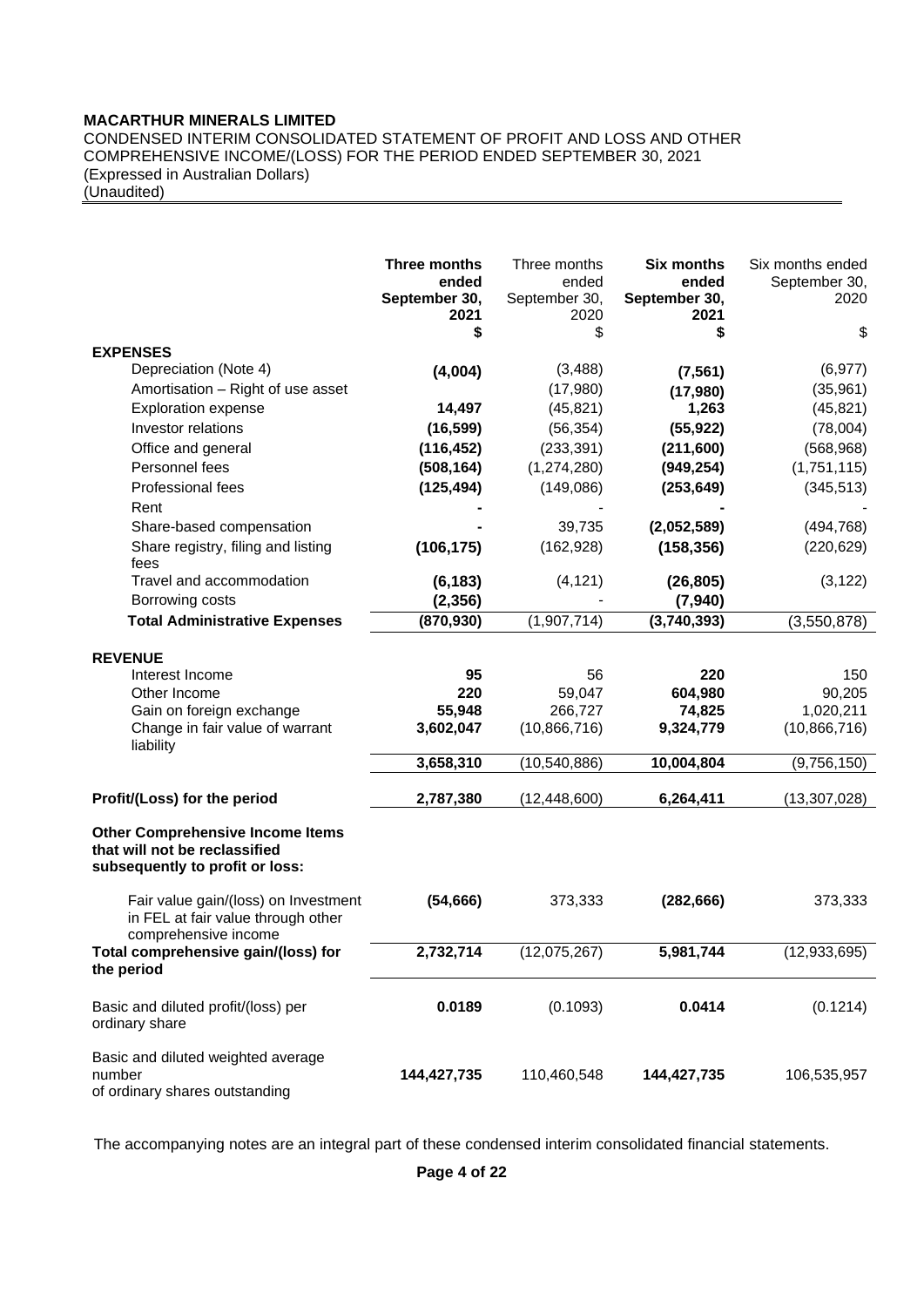# **MACARTHUR MINERALS LIMITED**

# CONDENSED INTERIM CONSOLIDATED STATEMENT OF CHANGES IN SHAREHOLDERS' EQUITY

(Expressed in Australian Dollars) (Unaudited)

|                                                     | Number of   | Contributed | <b>Deficit</b> | Reserves   | <b>Total Equity</b> |
|-----------------------------------------------------|-------------|-------------|----------------|------------|---------------------|
|                                                     | Shares      | Equity      |                |            |                     |
|                                                     |             | ዩ           | \$             | \$         | \$                  |
| <b>Balance at April 1, 2020</b>                     | 102,386,361 | 104,794,986 | (47, 879, 689) | 4,648,952  | 61,564,249          |
| Net loss for the period                             |             |             | (13, 307, 028) |            | (13, 307, 028)      |
| Share-based payment transactions                    |             |             |                | 494,768    | 494,768             |
| Other comprehensive income for the period           |             |             |                | 373,333    | 373,333             |
| Shares in consideration for Consultancy fees        | 323,551     |             |                |            | 45,156              |
|                                                     |             | 45,156      |                |            |                     |
| Shares in consideration for purchase of assets      | 1,702,997   | 250,000     |                |            | 250,000             |
| Bonus Shares issued to Directors and employees      | 3,000,000   | 810,000     |                |            | 810,000             |
| Convertible Notes conversion                        | 15,248,936  | 6,856,723   |                |            | 6,856,723           |
| Vested RSU's                                        | 2,937,500   | 535,950     |                | (535, 950) |                     |
| <b>Balance at September 30, 2020</b>                | 125,599,345 | 113,292,815 | (61, 186, 717) | 4,981,103  | 57,087,201          |
| <b>Balance at 1 April 2020</b>                      | 102,386,361 | 104,794,986 | (47, 879, 689) | 4,648,952  | 61,564,249          |
| Net profit(loss) for the year                       |             |             | (15,905,637)   |            | (15,905,637)        |
| Other comprehensive loss for the year               |             |             |                | 853,333    | 853,333             |
| Transfer from reserves                              |             |             | 26,241         | (26, 241)  |                     |
| Share-based payment transactions                    |             |             |                | 1,922,219  | 1,922,219           |
| <b>Private Placement</b>                            | 11,362,618  | 6,062,683   |                | 186,757    | 6,249,440           |
| Vested RSU's                                        | 2,937,500   | 535,950     |                | (535, 950) |                     |
| Shares in consideration for fees                    | 837,997     | 323,740     |                |            | 323,740             |
| Shares in consideration for assets                  | 1,702,997   | 250,000     |                |            | 250,000             |
| Exercise of options and warrants                    | 1,525,000   | 353,963     |                |            | 353,963             |
| <b>Bonus Shares</b>                                 | 3,612,726   | 1,204,053   |                |            | 1,204,053           |
| Issue Shares upon Convertible Notes Conversion      | 15,248,936  | 6,856,723   |                |            | 6,856,723           |
| Share issuance costs                                |             | (1,039,393) |                |            | (1,039,393)         |
| Balance at March 31, 2021                           | 139,614,135 | 119,342,705 | (63,759,085)   | 7,049,070  | 62,632,690          |
| Balance at April 1, 2021                            | 139,614,135 | 119,342,705 | (63,759,085)   | 7,049,070  | 62,632,690          |
| Net profit/(loss) for the period                    |             |             | 6,264,411      |            | 6,264,411           |
| Other comprehensive loss for the period             |             |             |                | (282, 666) | (282, 666)          |
| Share-based payment transactions                    |             |             |                | 1,860,224  | 1,860,224           |
| Exercise of options and warrants                    | 4,813,600   | 1,940,272   |                |            | 1,940,272           |
| Disposal MLi and acquisition of Infinity Mining Ltd |             |             | 183,822        |            | 183,822             |
| <b>Balance at September 30, 2021</b>                | 144,427,735 | 121,282,977 | (57, 310, 852) | 8,626,628  | 72,598,753          |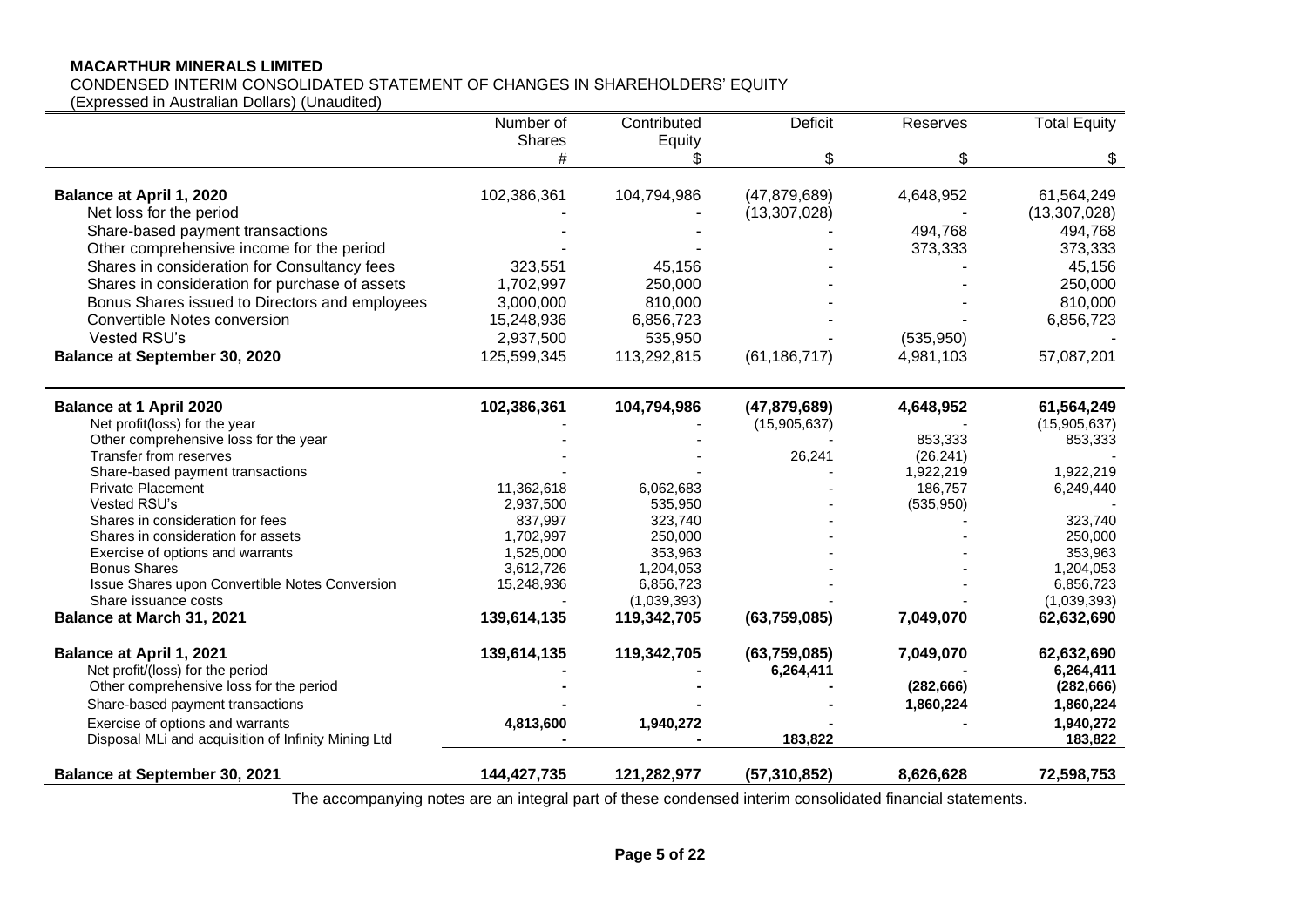# **MACARTHUR MINERALS LIMITED** CONDENSED INTERIM CONSOLIDATED STATEMENTS OF CASH FLOWS

(Expressed in Australian Dollars) (Unaudited)

|                                                         | <b>Note</b> | <b>Six months ended</b><br>September 30, 2021 | SIx months ended<br>September 30, 2020 |
|---------------------------------------------------------|-------------|-----------------------------------------------|----------------------------------------|
|                                                         |             | \$                                            | S                                      |
| <b>OPERATING ACTIVITIES</b>                             |             |                                               |                                        |
| Net profit/(loss) for the period                        |             | 5,981,744                                     | (13, 307, 028)                         |
| Items not involving cash:                               |             |                                               |                                        |
| Depreciation                                            |             | 7,560                                         | 6,977                                  |
| Depreciation - Right of use asset                       |             | 17,980                                        | 35,961                                 |
| FX loss on Convertible notes                            |             |                                               | (1, 277, 260)                          |
| Change in fair value of warrant liability               |             | (9,324,779)                                   | 10,866,716                             |
| Share-based compensation                                |             | 2,052,589                                     | 494,768                                |
| Bonus shares issued to Directors and                    |             |                                               |                                        |
| employees                                               |             |                                               | 810,000                                |
| Shares in consideration for Consultancy fees            |             |                                               | 45,156                                 |
| Changes in non-cash working capital                     |             |                                               |                                        |
| balances:                                               |             |                                               |                                        |
| Accounts payable and accrued liabilities                |             | 1,625,703                                     | (90, 247)                              |
| Security deposits and prepayments<br><b>Receivables</b> |             | (31, 860)<br>(178,003)                        | 310,805<br>13,380                      |
|                                                         |             |                                               | 18,293                                 |
| Employee provisions<br>Other                            |             | 33,884<br>230,930                             |                                        |
|                                                         |             |                                               |                                        |
| <b>Net Cash used in Operating Activities</b>            |             | 415,748                                       | (2,072,479)                            |
| <b>INVESTING ACTIVITIES</b>                             |             |                                               |                                        |
| Government recoveries                                   |             |                                               |                                        |
| Plant & Equipment purchases                             |             | (4,741)                                       |                                        |
| Deferred exploration expenditures                       |             | (2,849,608)                                   | (408, 181)                             |
| Investment - FE Ltd **                                  |             | 195,000                                       |                                        |
| <b>Net Cash used in Investing Activities</b>            |             | (2,659,349)                                   | (408, 181)                             |
|                                                         |             |                                               |                                        |
| <b>FINANCING ACTIVITIES</b>                             |             |                                               |                                        |
| Proceeds from issuance of shares/exercise of            |             |                                               |                                        |
| options & warrants                                      |             | 1,940,272                                     |                                        |
| Short-term loans                                        |             |                                               |                                        |
| Share issue and placement costs                         |             |                                               |                                        |
| Principal payment of lease liability                    |             |                                               | (30, 734)                              |
| Net Cash provided by (used in) Financing                |             |                                               |                                        |
| <b>Activities</b>                                       |             | 1,940,272                                     | (30, 734)                              |
|                                                         |             |                                               |                                        |
| Change in cash and cash equivalents during              |             |                                               |                                        |
| period                                                  |             | (303, 329)                                    | (2,511,394)                            |
| Cash and cash equivalents, beginning of period          |             | 5,018,170                                     | 4,518,165                              |
|                                                         |             |                                               |                                        |
| Cash and cash equivalents, end of period                |             | 4,714,841                                     | 2,006,771                              |

**Supplemental disclosures with respect to cash flows** (Note 10)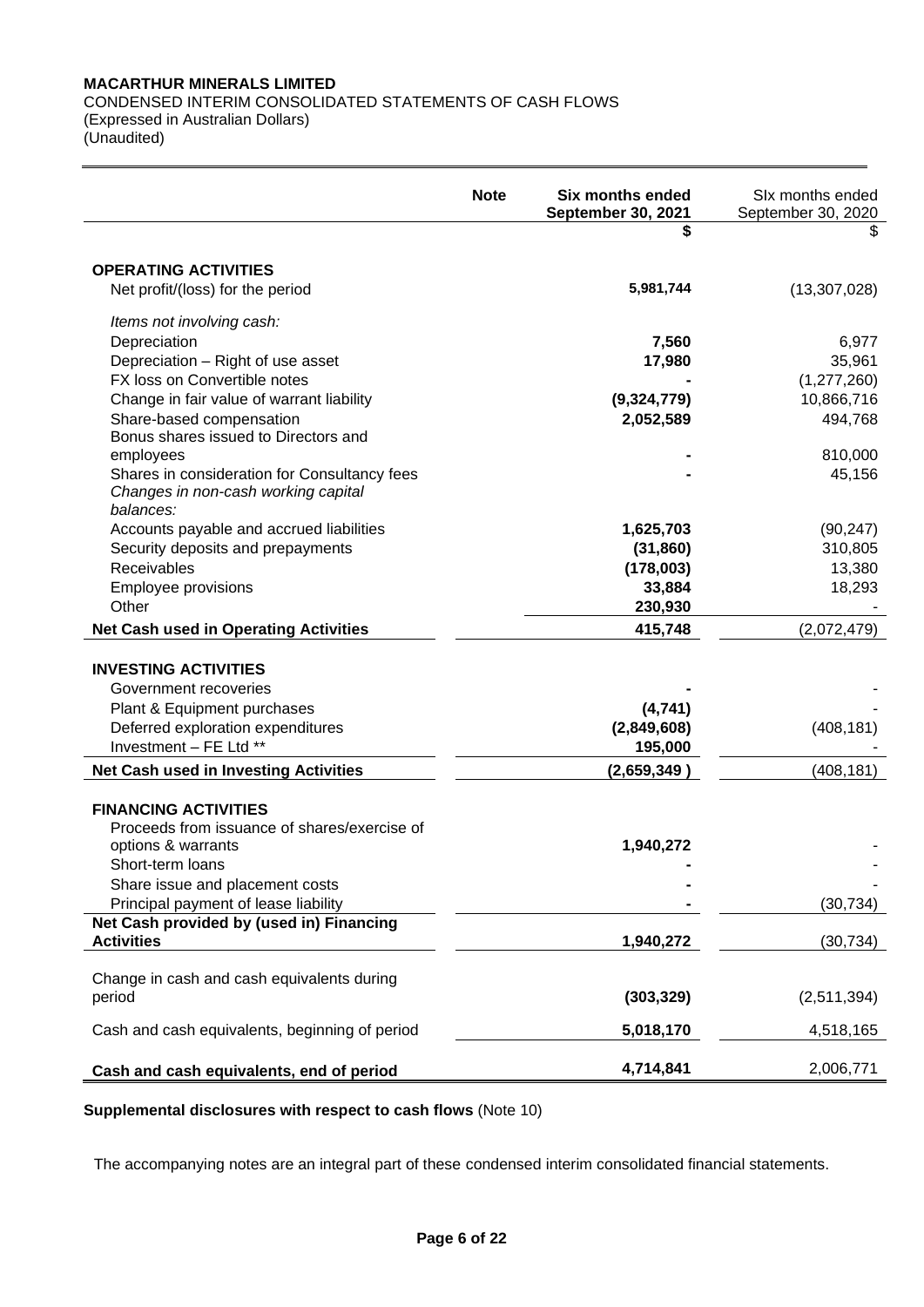# **1. NATURE AND CONTINUANCE OF OPERATIONS**

Macarthur Minerals Limited is an Australian public company listed in Canada on the TSX Venture Exchange ("TSX-V") (symbol: MMS), Australian Securities Exchange ("ASX") (symbol: MIO) and OTCQB Venture Market ("OTCQB") (symbol: MMSDF). Macarthur Minerals has three iron ore projects in the Yilgarn region of Western Australia. The Company has also established multiple project areas in the Pilbara, Western Australia for conglomerate gold, hard rock greenstone gold and hard rock lithium. In addition, Macarthur Minerals has lithium brine interests in the Railroad Valley, Nevada, USA.

As at September 30, 2021, the Company has the following subsidiaries (who are collectively the "Group"):

- 100% of Macarthur Australia Limited, which holds the following 100% subsidiaries:
- o100% of Infinity Mining Limited (formerly Macarthur Lithium Pty Ltd ("MLi") which holds the Macarthur Lithium Projects;
- o 100% of Macarthur Iron Ore Pty Ltd ("Macarthur Iron Ore" or "MIO") which owns the Lake Giles Iron Ore Projects
- 100% of Macarthur Lithium Nevada Limited (incorporated in Nevada)
- 100% of Esperance Iron Ore Export Company Pty Ltd (previously Macarthur Midway Pty Ltd)
- 100% of Macarthur Marble Bar Lithium Pty Ltd (previously Bachelor Project Pty Ltd) (a dormant subsidiary); and
- 100% of Macarthur Minerals NT Pty Ltd ("MMNT") and MMNT's 100% subsidiary, Macarthur Tulshyan Pty Ltd.

There was no change in the nature of the Company's principal activities during the period.

The Company has continued to respond to the challenges of the Covid-19 pandemic by managing its operations and cashflows conservatively. The outlook for key commodities such as iron ore and gold in the current Covid-19 affected market remains strong, and as a consequence has not resulted in any impairment of the Company's key capitalised assets. The Company maintains its corporate head office and principal place of business at G03, 555 Coronation Drive, Toowong, Brisbane, Queensland 4066, Australia.

# **2. BASIS OF PRESENTATION**

These condensed interim consolidated financial statements are unaudited and have been prepared in accordance with International Accounting Standard ("IAS") 34 'Interim Financial Reporting' ("IAS 34") using accounting policies consistent with IFRS issued by the International Accounting Standards Board.

This interim financial report is intended to provide users with an update on the latest annual financial statements of Macarthur Minerals Limited and its controlled entities (referred to as the "Consolidated Group" or "Group"). As such, it does not contain information that represents relatively insignificant changes occurring during the interim period within the Group. It is therefore recommended that this financial report be read in conjunction with the annual financial statements of the Group for the year ended March 31, 2021, together with any public announcements made during the following three- month period. These condensed interim consolidated financial statements have been prepared on the historical cost basis except for certain financial instruments, which are measured at fair value, as explained in the accounting policies, refer to Note 3.

In addition, these condensed interim consolidated financial statements have been prepared using the accrual basis of accounting, except for cash flow information. The comparative figures presented in these condensed interim consolidated financial statements are in accordance with IFRS and have not been audited. The preparation of interim consolidated financial statements in conformity with IAS 34 requires management to make judgments, estimates and assumptions that affect the application of policies and reported amounts of assets and liabilities, income and expenses. Actual results may differ from these estimates. These condensed interim consolidated financial statements do not include all of the information required for full annual financial statements. These condensed interim consolidated financial statements were authorized by the Board of Directors of the Company on August 31, 2021.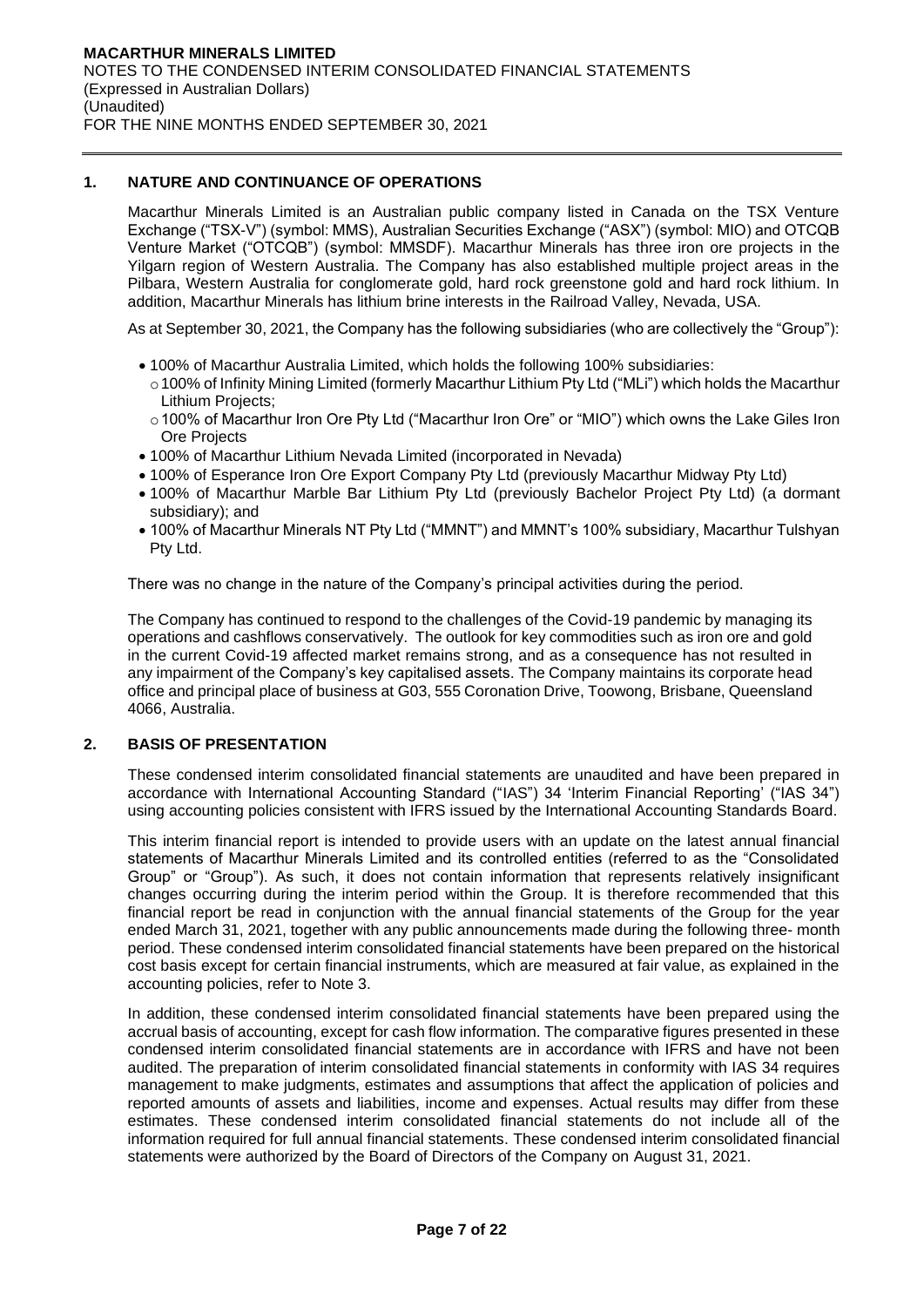# **3. SIGNIFICANT ACCOUNTING POLICIES**

The accounting policies, including new accounting standards and interpretations, followed by the Company are set out in Note 2 to the audited financial statements for the year ended March 31, 2021, and have been consistently followed in the preparation of these condensed interim consolidated financial statements.

# **4. PLANT AND EQUIPMENT**

|                                         | Plant &<br><b>Equipment</b> | <b>Office</b><br><b>Equipment</b> | <b>Motor</b><br><b>Vehicles</b> | Total               |
|-----------------------------------------|-----------------------------|-----------------------------------|---------------------------------|---------------------|
|                                         | S                           | S                                 | S                               | \$                  |
| Year ended March 31, 2021               |                             |                                   |                                 |                     |
| Opening net book value                  | 1,166                       | 10,826                            | 51,737                          | 63,729              |
| Additions                               |                             |                                   |                                 |                     |
| <b>Disposals</b>                        |                             |                                   |                                 |                     |
| Depreciation charge                     | (455)                       | (4,270)                           | (9,088)                         | (13, 813)           |
| Closing net book amount                 | 711                         | 6,556                             | 42,649                          | 49,916              |
| At March 31, 2021                       |                             |                                   |                                 |                     |
| Cost or fair value                      | 655,381                     | 402,861                           | 59,325                          | 1,117,567           |
| <b>Transfers</b>                        |                             |                                   |                                 |                     |
| Accumulated depreciation and            |                             |                                   |                                 |                     |
| impairment                              | (654, 670)                  | (396, 305)                        | (16, 676)                       | (1,067,651)         |
| Net book amount                         | 711                         | 6,556                             | 42,649                          | 49,916              |
|                                         |                             |                                   |                                 |                     |
| Six months ended September              |                             |                                   |                                 |                     |
| 30, 2021                                |                             |                                   |                                 |                     |
| Opening net book value                  | 711                         | 6,556                             | 42,649                          | 49,916              |
| Additions                               | 3,646                       |                                   | 20,750<br>(19, 425)             | 24,396<br>(20, 136) |
| <b>Disposals</b><br>Depreciation charge | (711)                       | (4, 242)                          | (3, 319)                        | (7, 561)            |
| Closing net book amount                 | 3,646                       | 2,314                             | 40,655                          | 46,615              |
|                                         |                             |                                   |                                 |                     |
| At September 30, 2021                   |                             |                                   |                                 |                     |
| Cost or fair value                      | 658,316                     | 402,861                           | 60,650                          | 1,121,827           |
| Accumulated depreciation                | (654,670)                   | (400,547)                         | (19,995)                        | (1,075,212)         |
| Net book amount                         | 3,646                       | 2,314                             | 40,655                          | 46,615              |

# **5. EXPLORATION AND EVALUATION ASSETS**

The ultimate recoupment of the carrying value of exploration and evaluation assets is dependent on the successful development, commercial exploitation and financing of the areas of interest, or alternatively through sale.

At September 30, 2021 the Company held 100% of the outstanding and issued share capital of Macarthur Australia. Macarthur Australia's wholly owned subsidiary and MIO hold assets which include the Iron Ore Projects and Lithium Exploration Projects, respectively. Macarthur Minerals also holds 100% of Macarthur Lithium Nevada Limited ("MLiNV"), which holds a Lithium Exploration Project in Nevada.

Macarthur Minerals also holds 20% of issued share capital of Infinity Mining Limited, acquired 1 August 2021.

The carrying value of the exploration and evaluation assets relates to the Iron Ore and Lithium Projects. The Iron Ore projects' book value reflects the historical costs of exploration and evaluation expenditure capitalised in accordance with the Company's accounting policy and Australian Accounting Standards and IFRS.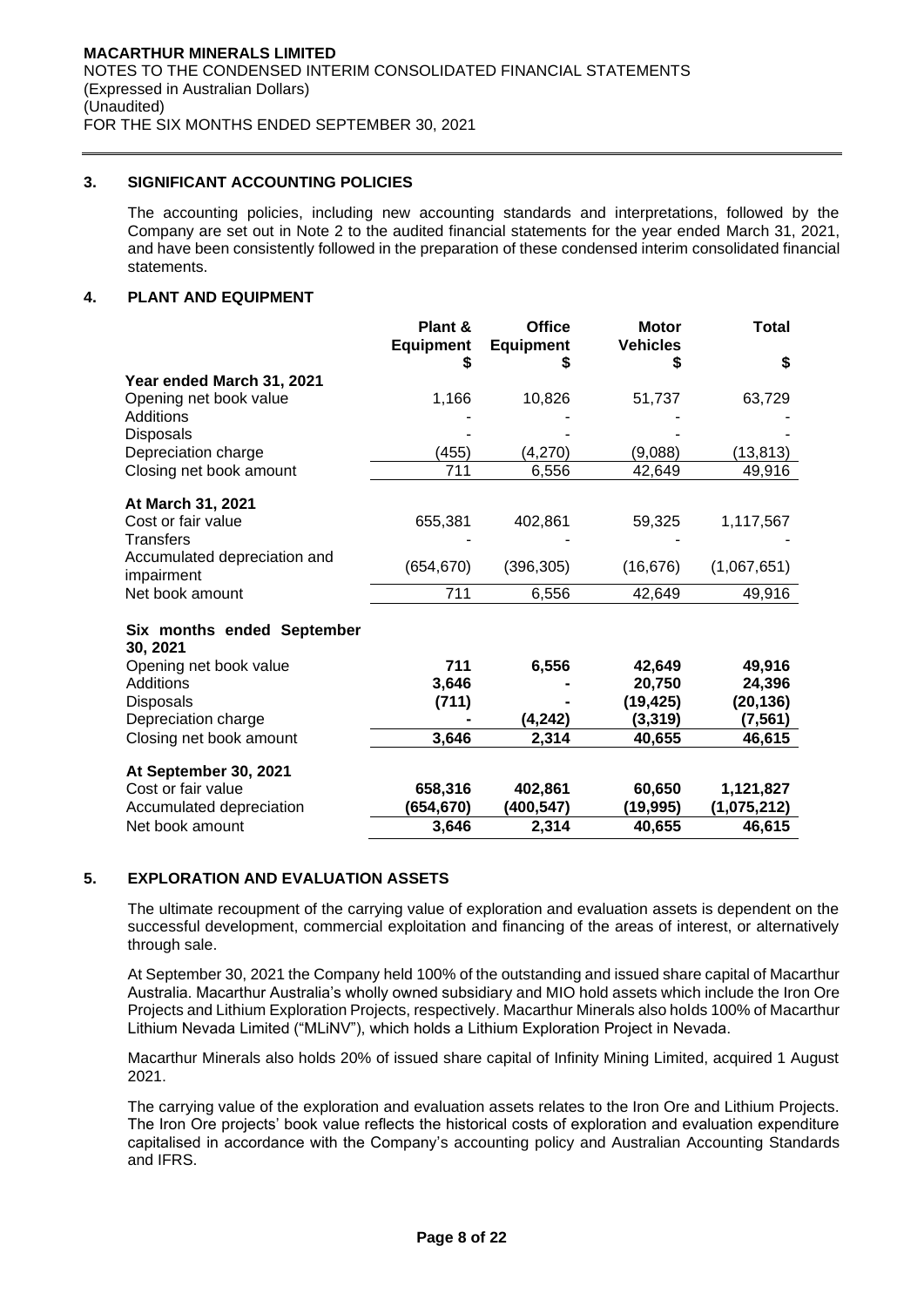# **5. EXPLORATION AND EVALUATION ASSETS (Cont'd)**

Exploration expenditure of \$2,849,608 was capitalised during the period ended September 30, 2021 (12 months to 31 March 2021: \$1,295,329), as per table below.

#### **Exploration and evaluation expenditure**

#### *Interim Expenditure*

The following is a summary of acquisition and deferred exploration costs incurred:

|                                    | <b>Acquisition</b><br><b>Costs</b> | <b>Deferred</b><br><b>Exploration Costs</b> | <b>Total</b> |
|------------------------------------|------------------------------------|---------------------------------------------|--------------|
|                                    | \$                                 | \$                                          | \$           |
| Balance as at March 31, 2020       | 4,010,636                          | 62,207,580                                  | 66,218,216   |
| Incurred during the year           |                                    |                                             |              |
| Accommodation and camp maintenance |                                    | 50,127                                      | 50,127       |
| Environmental surveys              |                                    | 8,210                                       | 8,210        |
| Other                              |                                    | 34,066                                      | 34,066       |
| <b>Personnel and Contractors</b>   |                                    | 227,294                                     | 227,294      |
| Rent and rates                     |                                    | 203,258                                     | 203,258      |
| Research and reports               |                                    | 722,855                                     | 722,855      |
| Sampling and testing               |                                    | 2,442                                       | 2,442        |
| Tenement management and outlays    |                                    | 24,451                                      | 24,451       |
| Travel                             |                                    | 4,150                                       | 4,150        |
| Vehicle hire                       |                                    | 18,476                                      | 18,476       |
|                                    | $\blacksquare$                     | 1,295,329                                   | 1,295,329    |
| Balance as at March 31, 2021       | 4,010,636                          | 63,502,909                                  | 67,513,545   |
| Incurred during the period         |                                    |                                             |              |
| Accommodation and camp maintenance |                                    | 66,346                                      | 66,346       |
| Environmental surveys              |                                    |                                             |              |
| Other                              |                                    | 7,295                                       | 7,295        |
| <b>Personnel and Contractors</b>   |                                    | 136,927                                     | 136,927      |
| Rent and rates                     |                                    | 162,739                                     | 162,739      |
| Research and reports               |                                    | 2,432,894                                   | 2,350,240    |
|                                    |                                    | 8,790                                       | 8,790        |
| Sampling and testing               |                                    | 12,646                                      | 12,646       |
| Tenement management and outlays    |                                    |                                             |              |
| Travel                             |                                    | 6,923                                       | 6,923        |
| Vehicle hire                       |                                    | 15,048                                      | 15,048       |
|                                    |                                    | 2,849,608                                   | 2,849,608    |
| Balance as at 30 September 2021    | 4,010,636                          | 66,352,517                                  | 70,363,153   |

All capitalised exploration costs represent costs incurred during the exploration and evaluation phase.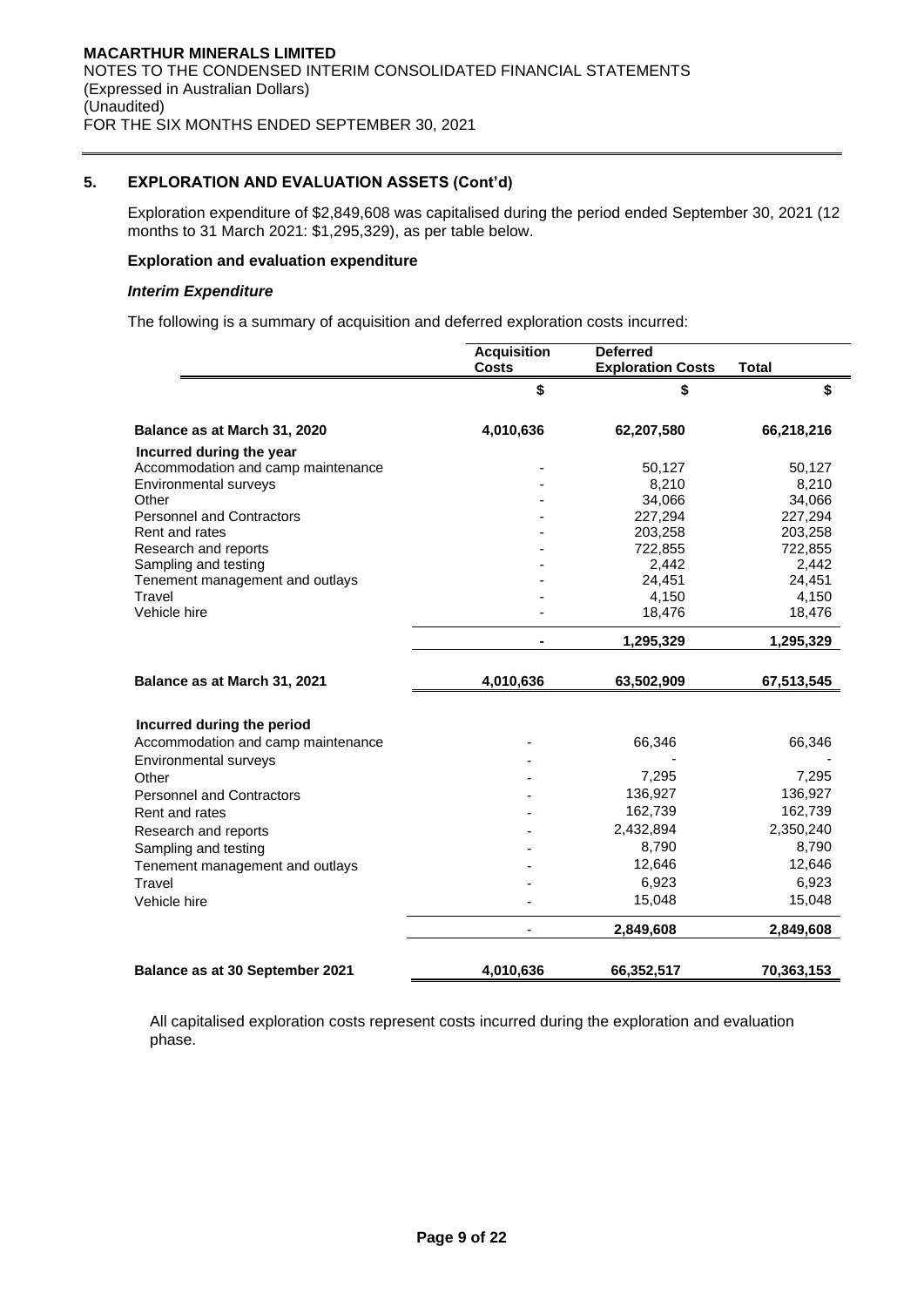# **5. EXPLORATION AND EVALUATION ASSETS (Cont'd)**

### *Commitments*

In order to maintain its current rights of tenure for exploration and/or mining activities, the Company is required to perform minimum annual expenditure requirements specified by the Western Australian Government and pay local shire rents and rates. The expenditure obligations are subject to renegotiation when an application for a mining lease and/or renewal of exploration permits are made or at other times and are subject to whether the Company decides to continue a tenement's rights until its expiry. Due to the nature of the Company's activities, it is difficult to accurately forecast the amount of future expenditure that will be necessary to incur in order to maintain present interests.

These obligations are not provided for in the financial statements and are payable at future dates as follows:

|                                                   | <b>September</b> | March 31, |
|---------------------------------------------------|------------------|-----------|
|                                                   | 30.              | 2021      |
|                                                   | 2021             |           |
|                                                   |                  |           |
| Not later than one year                           | 1,429,770        | 1,368,684 |
| Later than one year but not later than five years | 4,221,094        | 4,088,930 |
|                                                   | 5,650,864        | 5,457,614 |

For the period ending September 30, 2021, the Company may apply for exemptions against expenditure in relation to those tenements which did not have sufficient expenditure recorded against them in the prior 12 months of their term. Exemption has and may be sought on the basis that aggregate expenditure on those tenements in prior years far exceeded the minimum required. In the event that exemption for these tenements is not granted (which the Company believes is highly unlikely), the Company may have to impair/expense the value of the amount capitalised to exploration and evaluation assets for those tenements.

If exemptions being applied for are approved as outlined above, the obligations not provided for in the financial statements are payable at future dates as follows:

|                                                   | <b>September</b> | March 31, |
|---------------------------------------------------|------------------|-----------|
|                                                   | 30.              | 2021      |
|                                                   | 2021             |           |
|                                                   |                  |           |
| Not later than one year                           | 960,682          | 931.684   |
| Later than one year but not later than five years | 4,221,094        | 4,088,930 |
|                                                   | 5,181,776        | 5,020,614 |

# **6. CONTRIBUTED EQUITY**

### **Ordinary Shares**

The Company has authorized ordinary shares with no par value. All issued shares are fully paid and are equally ranked with voting rights.

|                                        | September 30,<br>2021 | March 31.<br>2021 |
|----------------------------------------|-----------------------|-------------------|
| Issued and fully paid ordinary shares: | \$121.282.977         | \$119,342,705     |
| Number of shares on issue:             | 144.427.735           | 139,614,135       |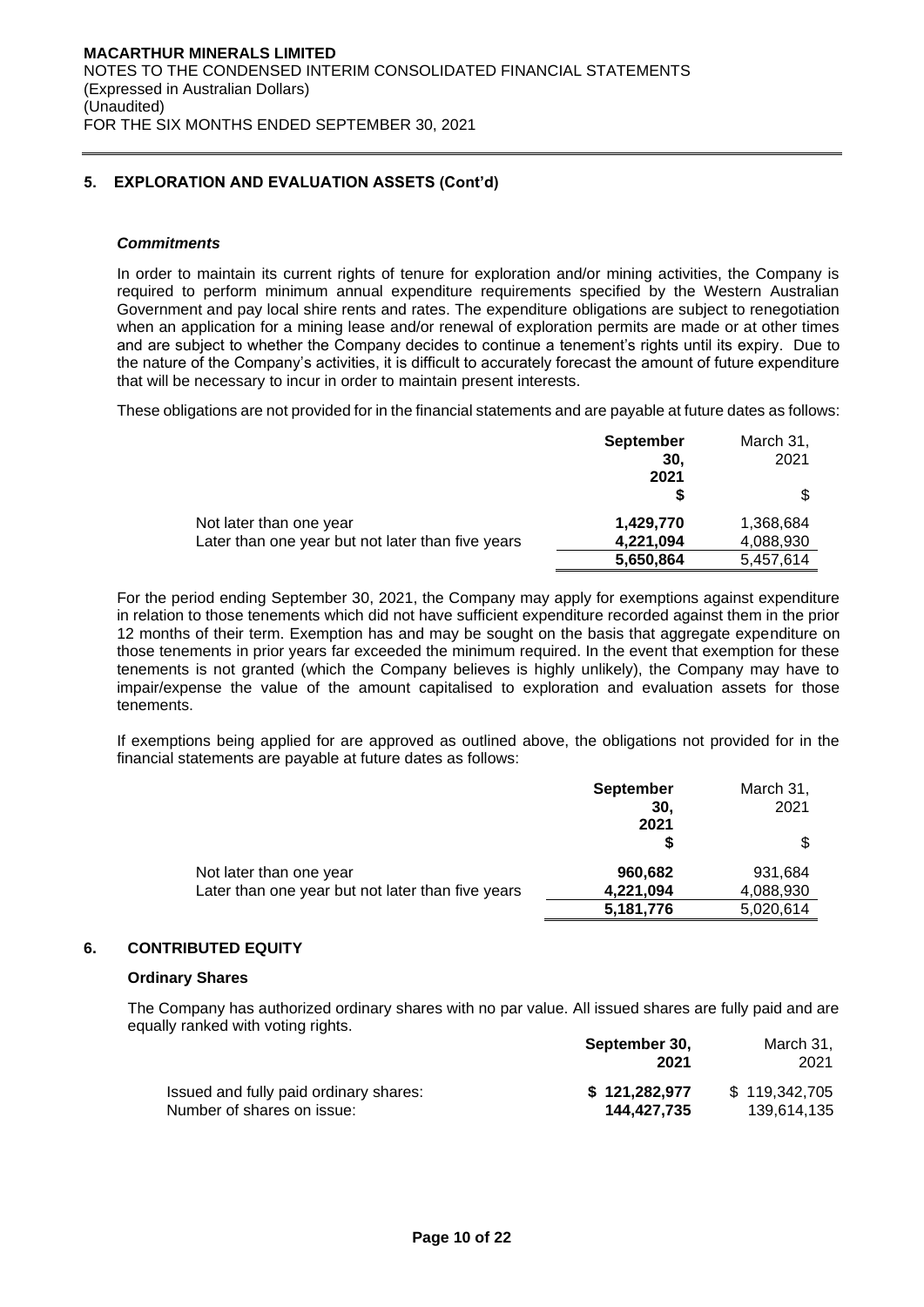### **Share Compensation Plans**

The Company, in accordance with the Company's Employee and Consultant Share Compensation Plans ("Plans") and the policies of the TSX-V, is authorized to grant incentive stock options ("Options"), award equity restricted share units, or bonus shares or issue common shares from treasury pursuant to the Company's share purchase scheme to directors, employees and consultants to acquire in aggregate up to 20% of issued and outstanding ordinary shares as at 28 September 2021, being 144,427,735 Common Shares. Both of the Plans were approved on 28 October 2021 by the shareholders and replace the Company's previous Plans.

The exercise price of the Options is fixed by the Board at no lesser than the discounted market price (as defined under the TSX-V Company Manual) of the shares on the grant date, subject to all applicable regulatory requirements. Options under the Plans can be granted for a maximum term of 5 years and may be subject to vesting criteria as determined by the Board.

The fair value of all issued Options is measured and expensed as share-based compensation at the grant date if they are fully vested upon granting, otherwise the fair value is expensed over the vesting period. A corresponding increase is recorded to reserves (see Note 15 of the audited consolidated financial statements for the year ended March 31, 2021). For further detail on the accounting treatment of share options refer to Note 2 of the audited consolidated financial statements for the year ended March 31, 2021. During the three-month period ended September 30, 2021, no options were exercised by employees and Directors.

Share option transactions issued under the Company's Share Compensation Plan and the number of share options outstanding are summarized as follows:

|                                                                            | Six months ended<br><b>September 30, 2021</b> |                                                                |                                                      | Year ended<br>March 31, 2021                                                             |
|----------------------------------------------------------------------------|-----------------------------------------------|----------------------------------------------------------------|------------------------------------------------------|------------------------------------------------------------------------------------------|
|                                                                            | Number of<br><b>Options</b>                   | Weighted<br>Average<br><b>Exercise</b><br><b>Price</b>         | Number<br>of Options                                 | Weighted<br>Average<br>Exercise<br>Price                                                 |
| Outstanding, beginning of year                                             | 5,035,000                                     | \$0.27 (CAD\$0.25)                                             | 5,080,000                                            | \$0.25 (CAD\$0.22)                                                                       |
| Granted<br>Expired<br>Forfeited<br>Exercised<br>Outstanding, end of period | 500,000<br>(500,000)<br>5,035,000             | \$0.87 (CAD\$0.80)<br>\$0.17 (CAD\$0.16)<br>\$0.26 (CAD\$0.23) | 3,500,000<br>(2,020,000)<br>(1,525,000)<br>5,035,000 | \$0.28 (CAD\$0.27)<br>\$0.23 (CAD\$0.22)<br>$$0.24$ (CAD $$0.23$ )<br>\$0.27 (CAD\$0.25) |
| Options exercisable, end of<br>period                                      | 5,035,000                                     | \$0.26 (CAD\$0.23)                                             | 5,035,000                                            | \$0.27 (CAD\$0.25)                                                                       |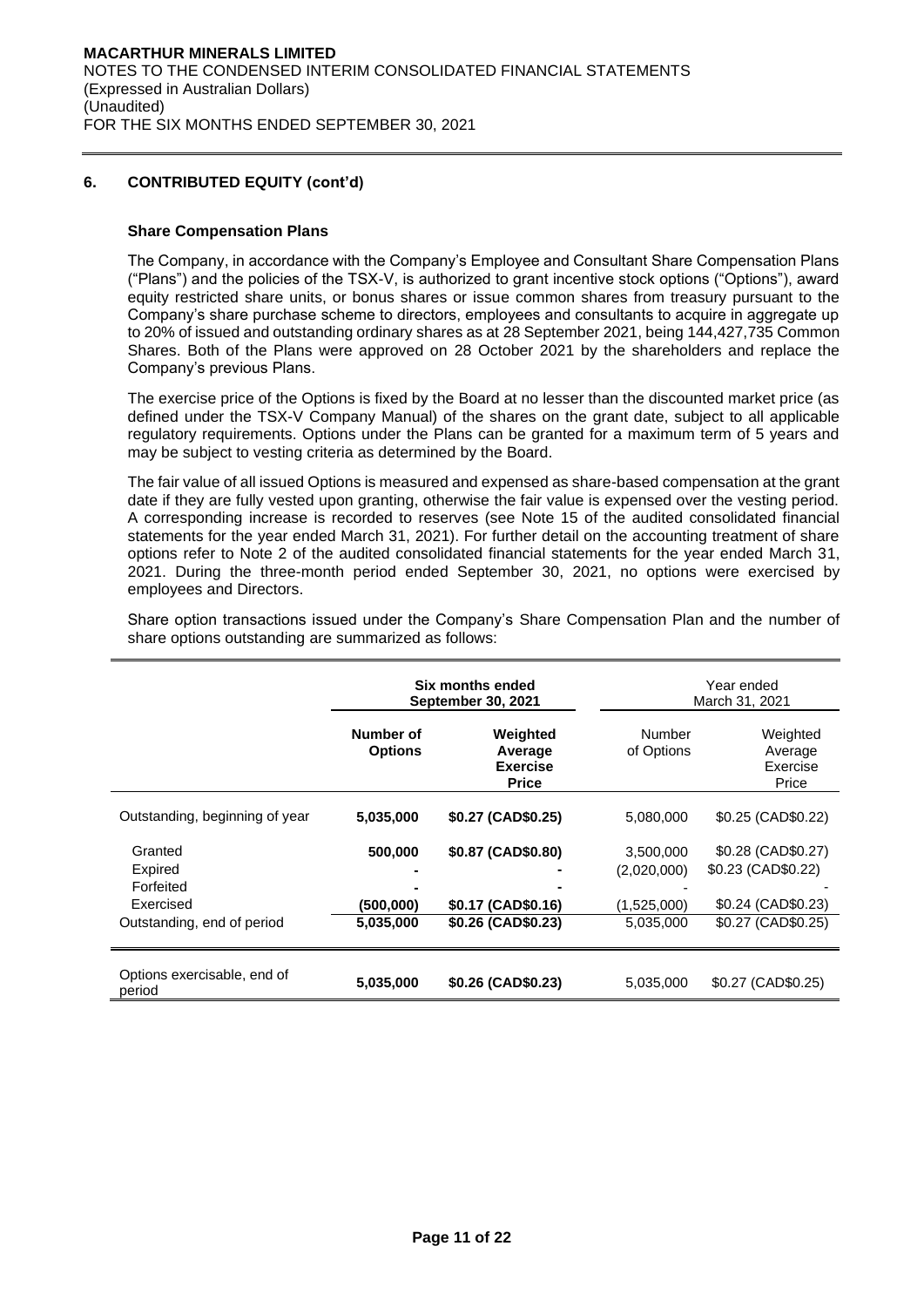### **Share Options**

Share options outstanding at September 30, 2021 have the following exercise prices and expiry dates:

| Number of Options | <b>Exercise Price</b> | <b>Expiry Date</b> |
|-------------------|-----------------------|--------------------|
|                   |                       |                    |
| 555,000           | CAD\$0.20             | 3 Dec 2021         |
| 1,480,000         | CAD\$0.20             | 24 Feb 2022        |
| 500,000           | AUD\$0.34             | 31 Dec 2022        |
| 500,000           | AUD\$0.36             | 31 Dec 2022        |
| 500,000           | AUD\$0.38             | 31 Dec 2022        |
| 500,000           | CAD\$0.24             | 31 Dec 2022        |
| 500,000           | CAD\$0.32             | 31 Dec 2022        |
| 500,000           | CAD\$0.80             | 11 Dec 2022        |
|                   |                       |                    |

The range of exercise prices for options outstanding at September 30, 2021 is CAD\$0.20 to CAD\$0.80.

The weighted average remaining contractual life for the share options as at September 30, 2021 is 0.88 years.

Options transactions with an Australian Dollar exercise price issued under the private placements and the number of options outstanding and their related weighted average exercise prices are summarised as follows:

|                                  |                             | Six months ended<br><b>September 30, 2021</b>    | Year ended<br>March 31, 2021 |                                                  |  |
|----------------------------------|-----------------------------|--------------------------------------------------|------------------------------|--------------------------------------------------|--|
|                                  | Number of<br><b>Options</b> | <b>Weighted Average</b><br><b>Exercise Price</b> | Number of<br>Options         | <b>Weighted Average</b><br><b>Exercise Price</b> |  |
| Outstanding, beginning of year   | 12,862,618                  | <b>AUD\$0.88</b>                                 |                              |                                                  |  |
| Granted                          |                             |                                                  | 12,862,618                   | AUD\$0.88                                        |  |
| Expired                          |                             | ۰                                                |                              |                                                  |  |
| Forfeited                        |                             | ۰                                                |                              |                                                  |  |
| Exercised                        |                             | -                                                |                              |                                                  |  |
| Outstanding, end of year         | 12,862,618                  | <b>AUD\$0.88</b>                                 | 12,862,618                   | AUD\$0.88                                        |  |
| Options exercisable, end of year | 12,862,618                  | <b>AUD\$0.88</b>                                 | 12,862,618                   | AUD\$0.88                                        |  |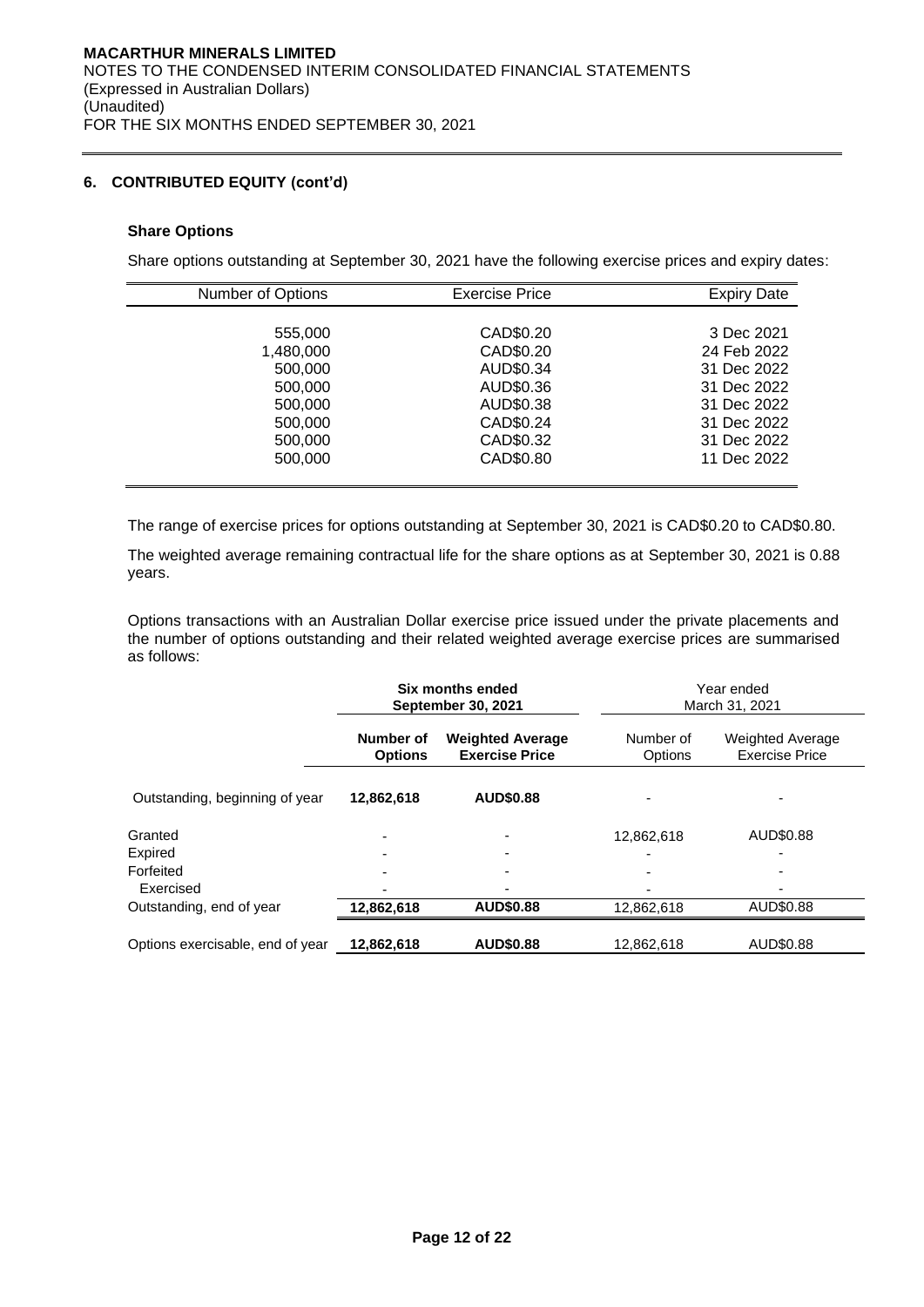#### **Restricted Share Units**

RSU transactions, the number outstanding and their related weighted average vesting prices are summarized as follows:

|                                                                         |                                                                 | Six months ended<br><b>September 30, 2021</b> | Year ended<br>March 31, 2021                                      |                                                                                                            |  |
|-------------------------------------------------------------------------|-----------------------------------------------------------------|-----------------------------------------------|-------------------------------------------------------------------|------------------------------------------------------------------------------------------------------------|--|
|                                                                         | Number of<br><b>RSUs</b>                                        | Weighted<br>Average<br><b>Exercise Price</b>  | Number of<br><b>RSUs</b>                                          | Weighted<br>Average<br><b>Exercise Price</b>                                                               |  |
| Outstanding, beginning of period                                        | 3.282.500                                                       | \$0.72 (CAD\$0.68)                            | 4,726,471                                                         | $$0.52$ (CAD $$0.45$ )                                                                                     |  |
| Granted<br>Vested<br>Forfeited<br>Expired<br>Outstanding, end of period | 5,600,000<br>-<br>$\blacksquare$<br>$\blacksquare$<br>8,882,500 | \$0.97 (CAD\$0.90)<br>\$0.88 (CAD\$0.82)      | 3,282,500<br>(2,937,500)<br>(612,500)<br>(1,176,471)<br>3,282,500 | \$0.72 (CAD\$0.68)<br>\$0.33 (CAD\$0.32)<br>\$0.43 (CAD\$0.41)<br>\$0.84 (CAD\$0.80)<br>\$0.72 (CAD\$0.68) |  |

RSUs outstanding at September 30, 2021 have the following vesting prices and expiry dates:

| Number of RSUs | Vesting Price | Expiry Date |
|----------------|---------------|-------------|
| 1,000,000      | CAD\$0.65     | 8 Dec 2023  |
| 2,282,500      | CAD\$0.70     | 19 Jan 2024 |
| 5,600,000      | CAD\$0.90     | 11 Jun 2024 |

The weighted average remaining contractual life for the RSUs as at 30 Sept 2021 is 2.54 years. The weighted average value of RSUs issued in the year is \$0.98 (2020: \$0.52).

# **Warrants**

During the three-month period ended September 30, 2021*,* 3,813,600 warrants were exercised.

Warrant transactions and the number of warrants outstanding and their related weighted average exercise prices are summarised as follows:

|                                |                              | Six months ended<br><b>September 30, 2021</b>    | Year ended<br>March 31, 2021 |                                                  |  |
|--------------------------------|------------------------------|--------------------------------------------------|------------------------------|--------------------------------------------------|--|
|                                | Number of<br><b>Warrants</b> | <b>Weighted Average</b><br><b>Exercise Price</b> | Number<br>of Warrants        | <b>Weighted Average</b><br><b>Exercise Price</b> |  |
| Outstanding, beginning of year | 25,777,188                   | \$0.60 (CAD\$0.52)                               | 25,777,188                   | \$0.60 (CAD\$0.52)                               |  |
| Granted                        |                              |                                                  |                              |                                                  |  |
| Forfeited                      |                              |                                                  |                              |                                                  |  |
| Expired                        |                              |                                                  |                              |                                                  |  |
| Exercised                      | (4,313,600)                  | \$0.44 (CAD\$0.40)                               |                              |                                                  |  |
| Outstanding, end of period     | 21,463,588                   | \$0.60 (CAD\$0.55)                               | 25,777,188                   | \$0.55 (CAD\$0.52)                               |  |
| Warrants exercisable, end of   |                              |                                                  |                              |                                                  |  |
| period                         | 21,463,588                   | \$0.60 (CAD\$0.55)                               | 25.777.188                   | \$0.55 (CAD\$0.52)                               |  |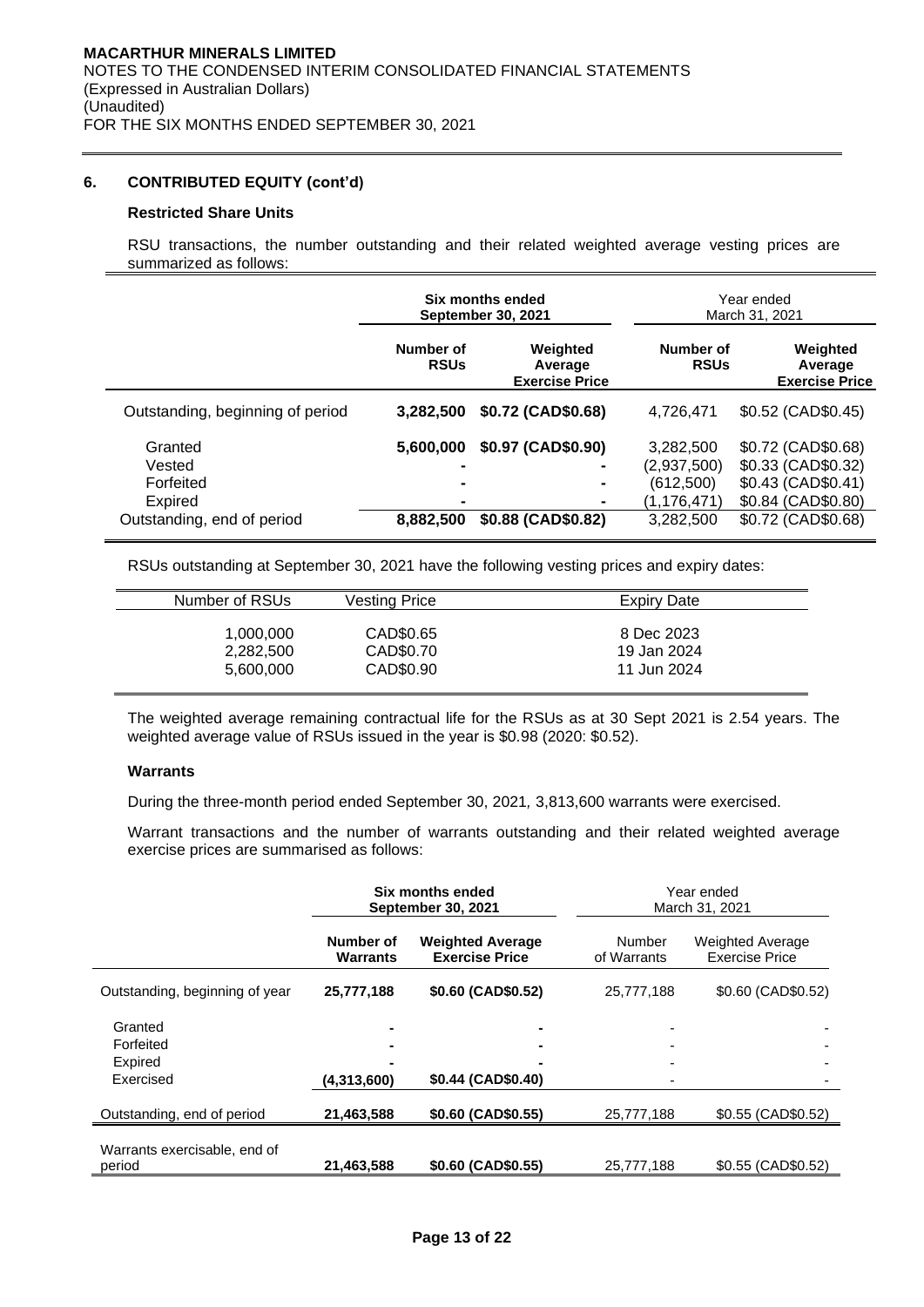Warrants outstanding at September 30, 2021, have the following exercise prices and expiry dates:

| Number<br>of warrants | Exercise<br>Price | <b>Expiry Date</b> |
|-----------------------|-------------------|--------------------|
| 7,927,683             | CAD\$0.80         | 15 Dec 2021        |
| 9,434,630             | CAD\$0.40         | 15 Dec 2021        |
| 3,029,375             | CAD\$0.40         | 5 Aug 2022         |
| 867,291               | CAD\$0.40         | 1 Oct 2022         |
| 204,609               | CAD\$0.40         | 3 Nov 2022         |

The weighted average remaining contractual life for the warrants as at 30 September 2021 is 0.55 years. No warrants have been exercised since September 30, 2021.

# **Warrant Liability**

During the period ended September 30, 2021, no warrants were granted. As of September 30, 2021, the Company had 21,463,588 (March 31, 2021 – 25,777,188) warrants outstanding, which are classified and accounted for as a financial liability. The value of warrant liability as at September 30, 2021 is \$1,258,193 (March 31, 2021 - \$10,582,972).

# **7. SHARE-BASED COMPENSATION**

The Company measures the cost of share options at fair value at the grant date using the Black-Scholes formula, adjusted to reflect market vesting conditions, but excludes any non-market vesting conditions. Non-market vesting conditions are included in assumptions about the number of options that are expected to vest and the entity revises its estimate of options that are expected to vest at each reporting date.

The fair value calculated for options issued is expensed over their vesting period as share-based compensation in the Condensed Interim Statement of Profit and Loss and Comprehensive Income/(Loss)and a corresponding amount is recorded to reserves. Upon exercise the fair value of the options is re-classified from reserves to contributed equity. Refer to Note 6 for details of options.

# **8. RELATED PARTY TRANSACTIONS**

### **Related party disclosure**

The Condensed Interim Consolidated Financial Statements include the Financial Statements of Macarthur Minerals Limited and the subsidiaries listed in the following table. Balances and transactions between the Company and its wholly-owned subsidiaries have been eliminated on consolidation. Macarthur Minerals Limited is the ultimate parent for all entities.

|                                    | <b>Country of</b> | % Equity Interest |                  |  |
|------------------------------------|-------------------|-------------------|------------------|--|
| <b>Name</b>                        | Incorporation     | September         | <b>September</b> |  |
|                                    |                   | 30.               | 30.              |  |
|                                    |                   | 2021              | 2020             |  |
| <b>Esperance Iron Ore Export</b>   |                   | 100               | 100              |  |
| Company Pty Ltd                    | Australia         |                   |                  |  |
| <b>Macarthur Australia Limited</b> | Australia         | 100               | 100              |  |
| Macarthur Iron Ore Pty Ltd         | Australia         | 100               | 100              |  |
| Infinity Mining Limited (formerly  | Australia         | 100               | 100              |  |
| Macarthur Lithium Pty Ltd)         |                   |                   |                  |  |
| Macarthur Minerals NT Pty Ltd      | Australia         | 100               | 100              |  |
| Macarthur Tulshyan Pty Ltd         | Australia         | 100               | 100              |  |
| Macarthur Marble Bar Lithium Pty   | Australia         | 100               | 100              |  |
| Ltd                                |                   |                   |                  |  |
| Macarthur Lithium Nevada Limited   | U.S.A             | 100               | 100              |  |

Please refer to Subsequent Events Note 16.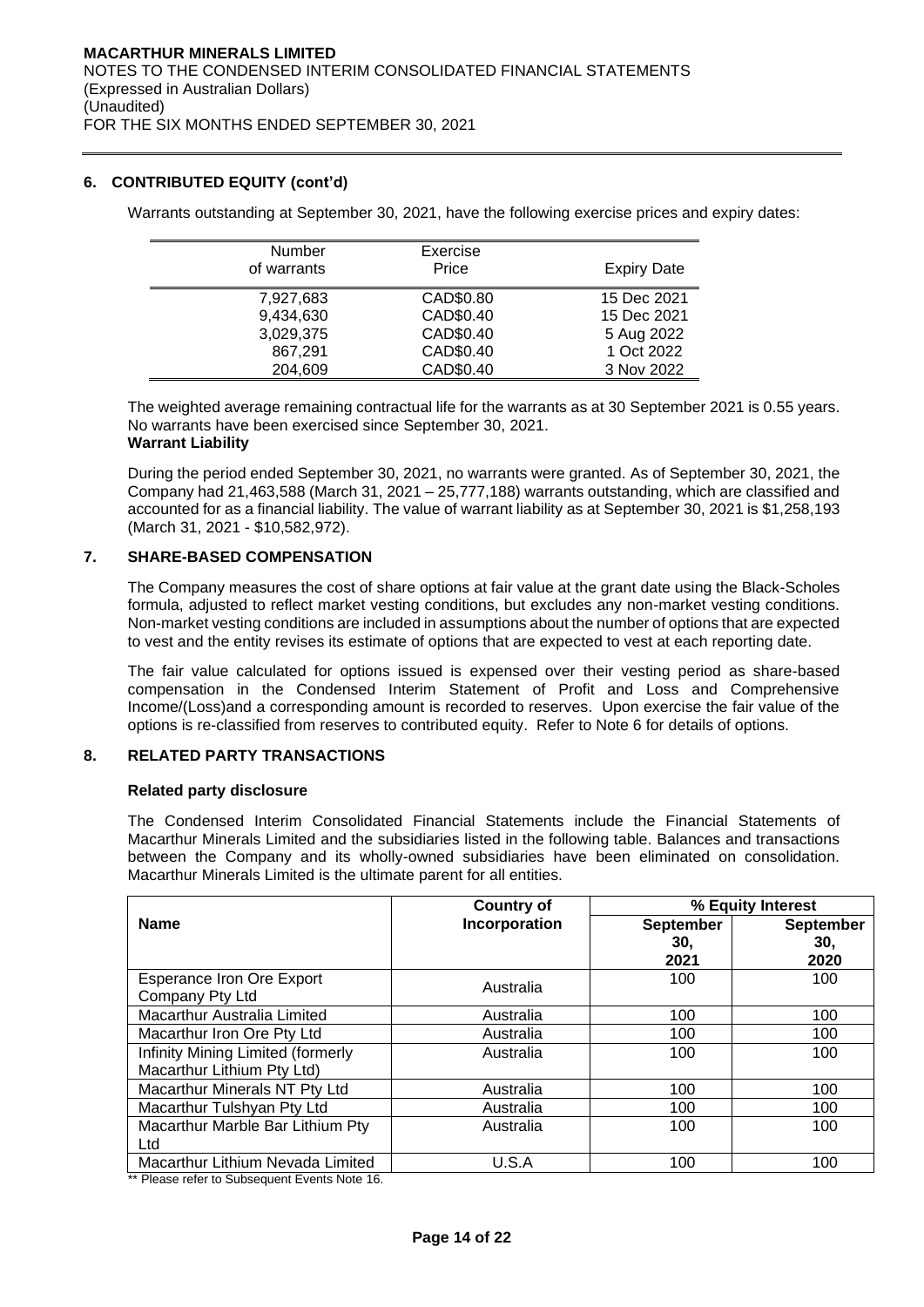# **8. RELATED PARTY TRANSACTIONS (Cont'd)**

The Group's equity interest in all subsidiaries is in direct holdings of ordinary shares. All subsidiaries operate from the Company's premises and have the same reporting date as the Group. There are no significant restrictions on the Group's ability to access or use assets, and settle liabilities, of the Group.

# **Key Management Personnel**

The following persons were key management personnel of the Company during the period ending September 30, 2021.

*Non-Executive Directors*  Cameron McCall, Chairman Alan Phillips, Non-Executive Director Andrew Suckling, Non-Executive Director (Independent) Daniel Lanskey, Non-Executive Director (Independent) (retired on October 27, 2021)

*Executive Director*  Joe Phillips, Managing Director

*Other*  Andrew Bruton, CEO

### **Details of Remuneration**

Details of the remuneration of each key management personnel of the Company are set out in the following tables:

| <b>Period ending</b><br><b>September</b><br>30.<br>2021 |          | <b>Short Term Employee</b><br><b>Benefits</b> |              |                         | <b>Post-Employment</b><br><b>Benefits</b> |                 | <b>Share Based</b><br><b>Payments</b> |           |
|---------------------------------------------------------|----------|-----------------------------------------------|--------------|-------------------------|-------------------------------------------|-----------------|---------------------------------------|-----------|
|                                                         | Cash     | Accrued                                       | Cash         | Non-                    | Super-                                    | Retirem         | Options/RSU                           | Total     |
| Executive                                               | Salary & | <b>Salaries</b>                               | <b>Bonus</b> | monetary                | annuation                                 | ent             | s                                     |           |
| Directors:                                              | Fees     |                                               |              | benefits <sup>[5]</sup> |                                           | <b>Benefits</b> |                                       |           |
|                                                         | \$       | \$                                            | \$           | \$                      | \$                                        | \$              | \$                                    | \$        |
| C McCall                                                | 135,000  | -                                             |              |                         |                                           |                 | 366,534                               | 501,534   |
| J Phillips                                              | 180.000  | -                                             |              |                         |                                           |                 | 549.801                               | 729,801   |
| <b>Non-Executive Directors:</b>                         |          |                                               |              |                         |                                           |                 |                                       |           |
| A Phillips                                              | 45,000   | ۰                                             |              |                         |                                           |                 | 311,554                               | 356,554   |
| A Suckling                                              | 47,399   |                                               |              |                         |                                           |                 | 329,880                               | 377,279   |
| D Lanskey                                               | 34,998   | -                                             |              |                         |                                           |                 | 91,633                                | 126,631   |
| <b>Chief Executive Officer</b>                          |          |                                               |              |                         |                                           |                 |                                       |           |
| A Bruton                                                | 210,000  |                                               |              |                         |                                           |                 | 366,534                               | 576,534   |
| <b>Total</b>                                            | 652,397  | $\blacksquare$                                |              |                         |                                           |                 | 2,015,936                             | 2,668,332 |

Remuneration accrued and payable to key management personnel as at September 30, 2021 was \$41,083.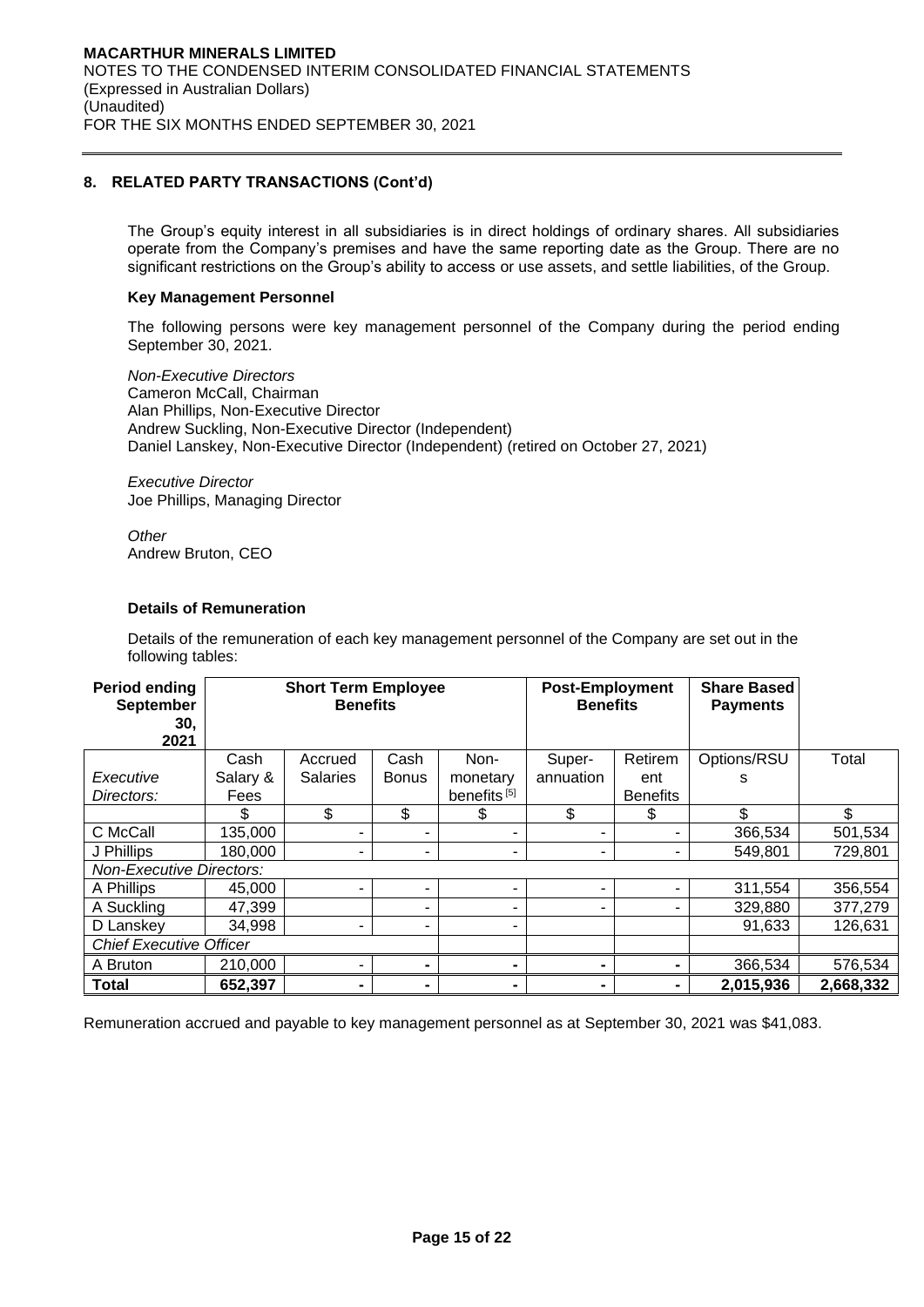# **8. RELATED PARTY TRANSACTIONS (Cont'd)**

Remuneration of each key management personnel of the Company for the period ended September 30, 2020 was as follows:

| Period ending<br><b>September</b><br>30.<br>2020 |          | <b>Short Term Employee</b><br><b>Benefits</b> |                          |                         | <b>Post-Employment</b><br><b>Benefits</b> |                 | <b>Share Based</b><br><b>Payments</b> |         |
|--------------------------------------------------|----------|-----------------------------------------------|--------------------------|-------------------------|-------------------------------------------|-----------------|---------------------------------------|---------|
|                                                  | Cash     | Accrued                                       | Cash                     | Non-                    | Super-                                    | Retirem         | Options/RSU                           | Total   |
| Executive                                        | Salary & | <b>Salaries</b>                               | <b>Bonus</b>             | monetary                | annuation                                 | ent             | s                                     |         |
| Directors:                                       | Fees     |                                               |                          | benefits <sup>[5]</sup> |                                           | <b>Benefits</b> |                                       |         |
|                                                  | \$       | \$                                            | \$                       |                         | \$                                        | \$              | \$                                    | \$      |
| C McCall                                         | 180,000  |                                               |                          | 64,000                  | ۰                                         |                 |                                       | 244,000 |
| J Phillips                                       | 210,000  | ۰                                             | $\overline{\phantom{a}}$ | 112,000                 |                                           | ٠               |                                       | 322,000 |
| <b>Non-Executive Directors:</b>                  |          |                                               |                          |                         |                                           |                 |                                       |         |
| A Phillips                                       | 60.000   | -                                             |                          | 64,000                  |                                           |                 |                                       | 124,000 |
| A Suckling                                       | 50.004   |                                               |                          | 80,000                  | ۰                                         | ۰               |                                       | 130,004 |
| D Lanskey                                        | 34,998   | -                                             |                          | 64,000                  |                                           |                 |                                       | 98,998  |
| <b>Total</b>                                     | 535,002  | -                                             |                          | 384,000                 | ۰                                         | $\blacksquare$  |                                       | 919,002 |

Remuneration accrued and payable to key management personnel as at September 30, 2020 was \$44,724.

#### **Other transactions with key management personnel**

A number of key management personnel, or close members of their family, hold positions in other entities that result in them having significant influence over those entities for the purposes of IAS 24. Where transactions are entered into with those entities the terms and conditions are no more favourable than those that it is reasonable to expect the entity would have adopted if dealing on an arm's length basis. The Company did not enter into any transactions with entities over which key management personnel have significant influence during the period and the corresponding prior period.

# **9. TAX CONSOLIDATION**

Macarthur Minerals and its wholly-owned Australian subsidiaries are members of an Australian Income Tax Consolidated Group.

### **10. SUPPLEMENTAL DISCLOSURES WITH RESPECT TO CASH FLOWS**

|                                              | <b>Six months ended</b><br><b>September 30, 2021</b> | Six months ended<br>September 30, 2020 |
|----------------------------------------------|------------------------------------------------------|----------------------------------------|
| Cash received during the period for interest | 220                                                  | 150                                    |

*During the period ended September 30, 2021, the Company entered into the following non-cash transactions:*

a) Recorded \$176,198 in deferred exploration expenditures through accounts payable.

*During the period ended September 30, 2020, the Company entered into the following non-cash transactions:*

b) Recorded \$95,544 in deferred exploration expenditures through accounts payable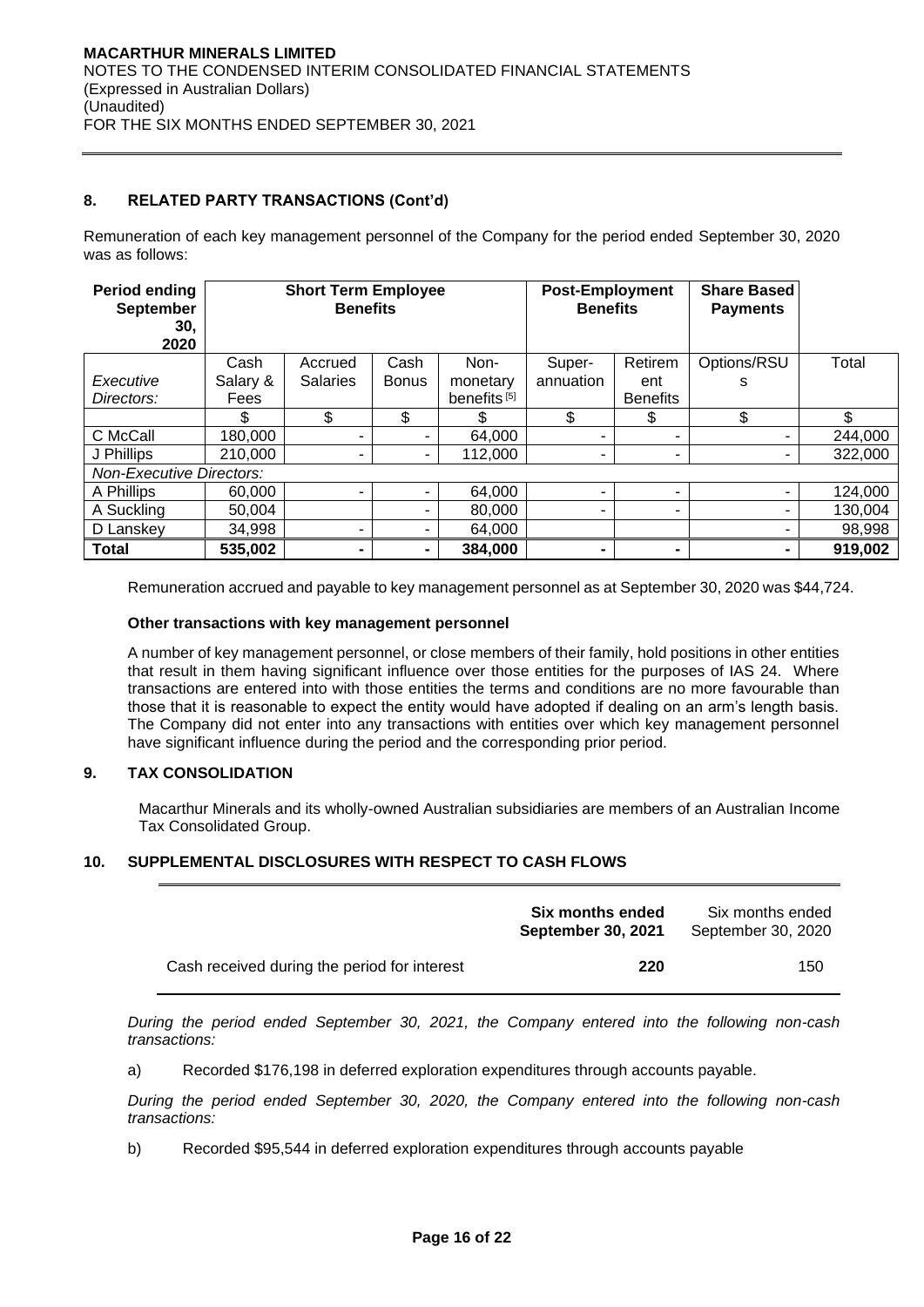# **11. SEGMENTED INFORMATION**

The Company's one reportable operating segment is the acquisition, exploration and development of mineral properties in Australia. All of the Company's exploration and evaluation assets and plant and equipment are located in Australia.

#### **12. FINANCIAL INSTRUMENTS**

#### **Credit Risk**

The Company's primary exposure to credit risk is on its cash and cash equivalents. The Company limits its exposure to credit risk by maintaining its financial liquid assets with high-credit quality financial institutions.

The Company will trade only with recognised, creditworthy third parties. Credit verification procedures will be carried out when deemed necessary and receivable balances will be monitored on an ongoing basis with the result that the Company's exposure to bad debts is not significant.

#### *Exposure to credit risk*

The carrying amount of the Company's financial assets represents the maximum credit exposure. This amount consists of Cash and cash equivalents of \$4,714,841 (March 31, 2021: \$5,018,170). Security Deposits of \$156,626 (March 31, 2021: \$156,626).

The Company's receivables exclude current outstanding taxation payments recoverable from the Australian Government. These statutory amounts are excluded under Accounting Standards in the above analysis.

The Company's maximum exposure to credit risk at the reporting date by geographic region was:

|                     | <b>September</b><br>30, | March 31,              |
|---------------------|-------------------------|------------------------|
|                     | 2021                    | 2021                   |
| Australia<br>Canada | 4,376,447<br>1,368,697  | 3,919,270<br>1,257,363 |
|                     | 5,745,173               | 5,176,633              |

### **Currency Risk**

The Company's consolidated financial statements can be affected by movements in the CAD\$/USD\$ exchange rate, due to some administrative expenses and liabilities being incurred in other than in \$AUD is being the functional currency of the Company.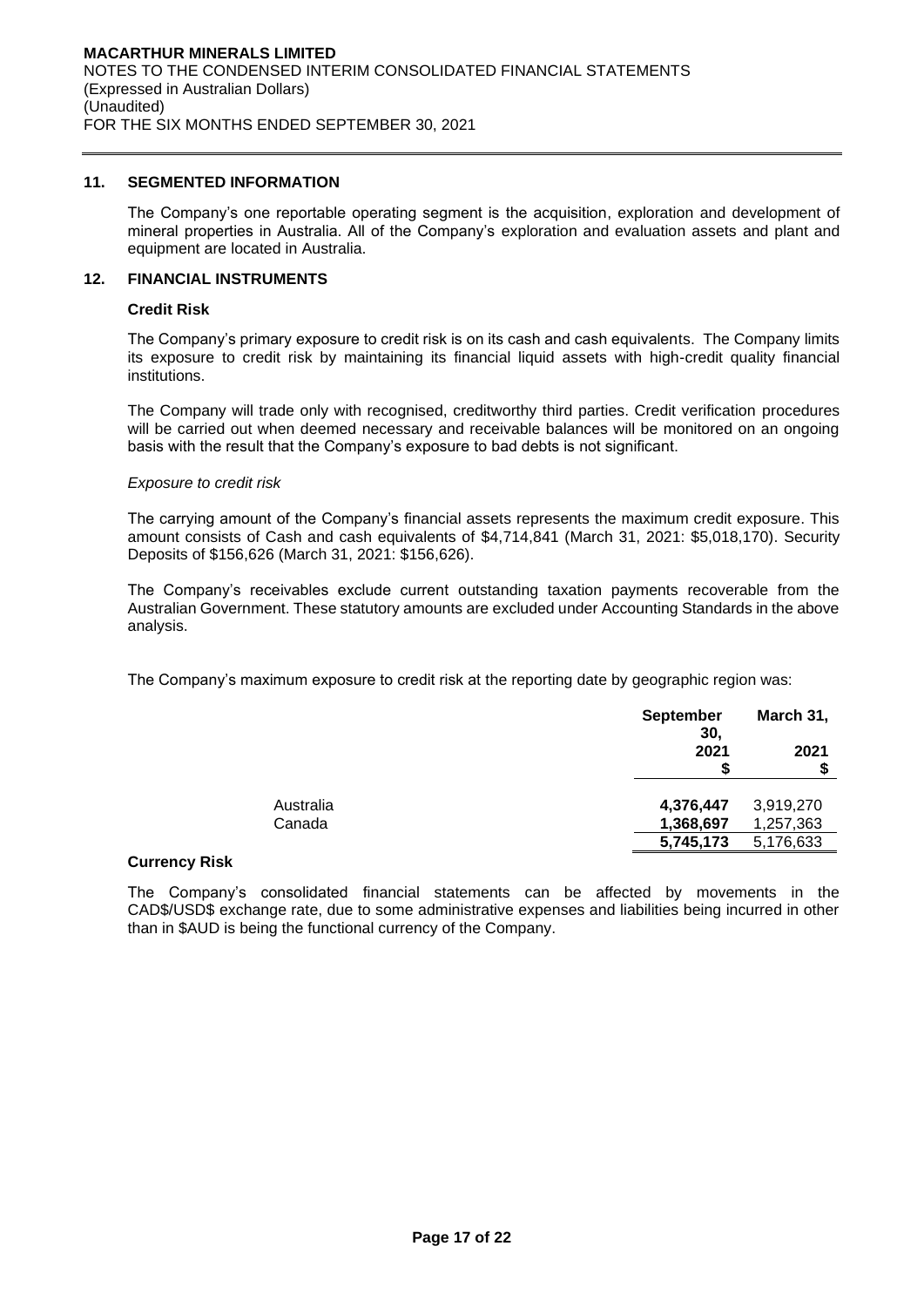# **12. FINANCIAL INSTRUMENTS (Cont'd)**

#### *Exposure to currency risk*

The Company's exposure to foreign currency risk at the reporting date was as follows:

|                                                | <b>AUD</b>     | <b>CAD</b>                | <b>USD</b><br>S | <b>AUD</b>           | <b>CAD</b>     | <b>USD</b><br>\$ |
|------------------------------------------------|----------------|---------------------------|-----------------|----------------------|----------------|------------------|
|                                                |                | <b>September 30, 2021</b> |                 |                      | March 31, 2021 |                  |
| Cash and cash equivalents                      | 3,277,772      | 98,764                    | 1,338,303       | 3,760,807            | 84.245         | 1,173,119        |
| <b>Receivables</b><br><b>Security Deposits</b> | 562<br>156,626 |                           |                 | 1,837<br>156,626     |                |                  |
|                                                | 3,434,960      | 98,764                    | 1,338,303       | 3,919,270            | 84,245         | 1,173,119        |
| Trade and other payables                       | 2,203,866      | 58,843                    |                 | 576.409              |                | 1,753            |
| <b>Employee Benefits</b>                       | 131,321        |                           |                 | 97.439               |                |                  |
| Convertible Note liability<br>Lease liability  |                |                           |                 | 483.412<br>1,157,260 |                |                  |
|                                                | 2,335187       | 58,843                    |                 | 1,157,260            | 10,641,815     | 1,753            |
| Net exposure                                   | 5,770,147      | 157.607                   | 1,338,303       | 5,076,530            | 10,726,060     | 1,174,872        |

### *Sensitivity analysis*

The following table illustrates sensitivities to the Group's exposures to changes in interest rates and exchange rates. The table indicates the impact of how profit and equity values reported at the end of the reporting period would have been affected by changes in the relevant risk variable that management considers to be reasonably possible.

These sensitivities assume that the movement in a particular variable is independent of other variables.

|                              | <b>September 30, 2021</b> |                 | March 31, 2021     |                 |
|------------------------------|---------------------------|-----------------|--------------------|-----------------|
|                              | <b>Profit</b><br>S.       | <b>Equity</b>   | <b>Profit</b><br>S | <b>Equity</b>   |
| $+/-2\%$ in interest rates   | $+/-$ \$65,555            | $+/-65.655$     | $+/-$ \$103,496    | $+/-$ \$103,496 |
| +/-5% in \$AUD/\$CAD         | $+/-$ \$163,889           | $+/-$ \$163,889 | $+/-527,879$       | $+/-527.879$    |
| $+/-5\%$ in \$AUD/\$US       | $+/-$ \$66,915            | $+/-$ \$66,915  | $+/-$ \$58,568     | $+/-$ \$58,568  |
| +/-10% in listed investments | $+/-$ \$64,233            | $+/-$ \$64,233  | $+/-$ \$112,000    | $+/-$ \$112,000 |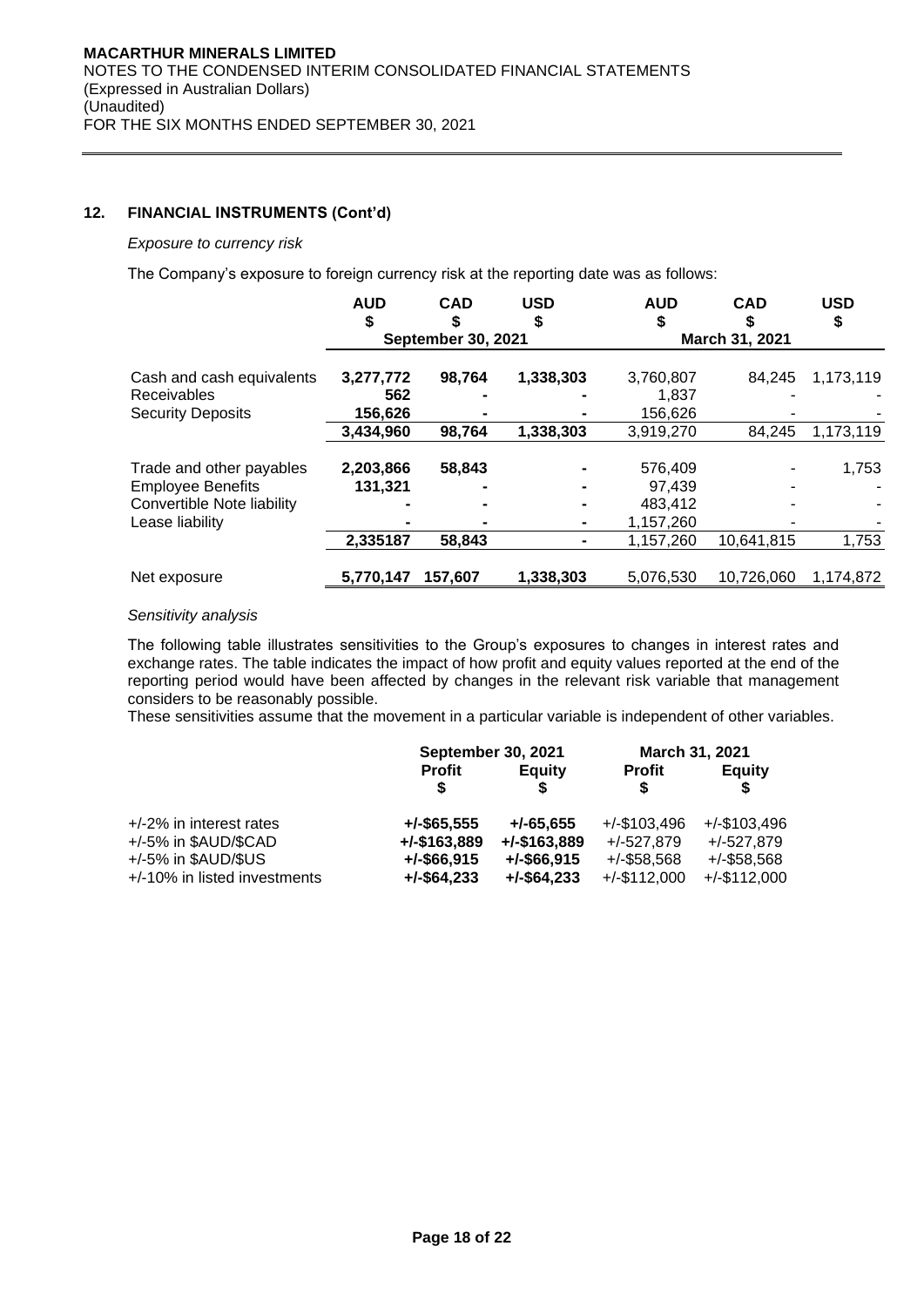# **12. FINANCIAL INSTRUMENTS (Cont'd)**

#### *Interest rate risk*

The Company's cash equivalents are highly liquid and earn interest at market rates. Due to the shortterm nature of these financial instruments, fluctuations in market interest rates do not have a significant impact on the fair values of these financial instruments. At the reporting date the interest rate profile of the Company's interest-bearing financial instruments was: **September 30, March 31,**

|                                        | September 30,<br>2021<br>\$ | <b>March 31,</b><br>2021<br>\$ |
|----------------------------------------|-----------------------------|--------------------------------|
| Interest-bearing financial instruments |                             |                                |
| <b>Financial assets</b>                | 4,871,841                   | 5,174,796                      |
| Financial assets are comprised of:     |                             |                                |
|                                        | September 30,               | March 31,                      |
|                                        | 2021                        | 2021                           |
|                                        | S                           |                                |
| Cash and cash equivalents              | 4,714,841                   | 5,018,170                      |
| Security deposits                      | 156,626                     | 156,626                        |
|                                        | 4,871,467                   | 5.174.796                      |

*Cash flow sensitivity analysis for variable rate instruments*

A change of 100 basis points in interest rates on the above interest-bearing financial instruments at the reporting date would have increased (decreased) equity and profit or loss by the amounts shown below. This analysis assumes that all other variables, in particular foreign currency rates, remain constant. The analysis is performed on the same basis for 2021.

|                                                                     | <b>Profit or loss</b>         |                               | <b>Equity</b>     |                   |
|---------------------------------------------------------------------|-------------------------------|-------------------------------|-------------------|-------------------|
|                                                                     | 100 <sub>bp</sub><br>increase | 100 <sub>bp</sub><br>decrease | 100bp<br>increase | 100bp<br>decrease |
| <b>September 30, 2021</b><br>Interest-bearing financial instruments | 48.715                        | (48,715)                      | 48.715            | (48,715)          |
| March 31, 2021<br>Interest-bearing financial instruments            | 51.748                        | (51,748)                      | 51.748            | (51,748)          |

# **13. CAPITAL MANAGEMENT**

The Company manages its capital structure and makes adjustments to it, based on the funds available to the Company, in order to support the acquisition, exploration and development of resource properties. The Board of Directors do not establish quantitative return on capital criteria for management, but rather relies on the expertise of the Company's management to sustain future development of the business. In the management of capital, the Company includes shareholders' equity.

The properties in which the Company currently has an interest are in the exploration and development stage, as such the Company is dependent on external financing to fund activities. In order to carry out planned exploration, conduct studies and pay for administrative costs, the Company will spend its existing working capital and raise additional funds as needed.

In addition to its lithium and iron ore exploration and evaluation activities, the Company will continue to assess new properties and seek to acquire an interest in additional properties if there is sufficient geologic or economic potential and if it has adequate financial resources to do so. Management reviews its capital management approach on an ongoing basis and believes that this approach, given the relative size of the Company, is reasonable. There were no changes in the Company's approach to capital management during the period ended September 30, 2021. The Company is not subject to externally imposed capital requirements.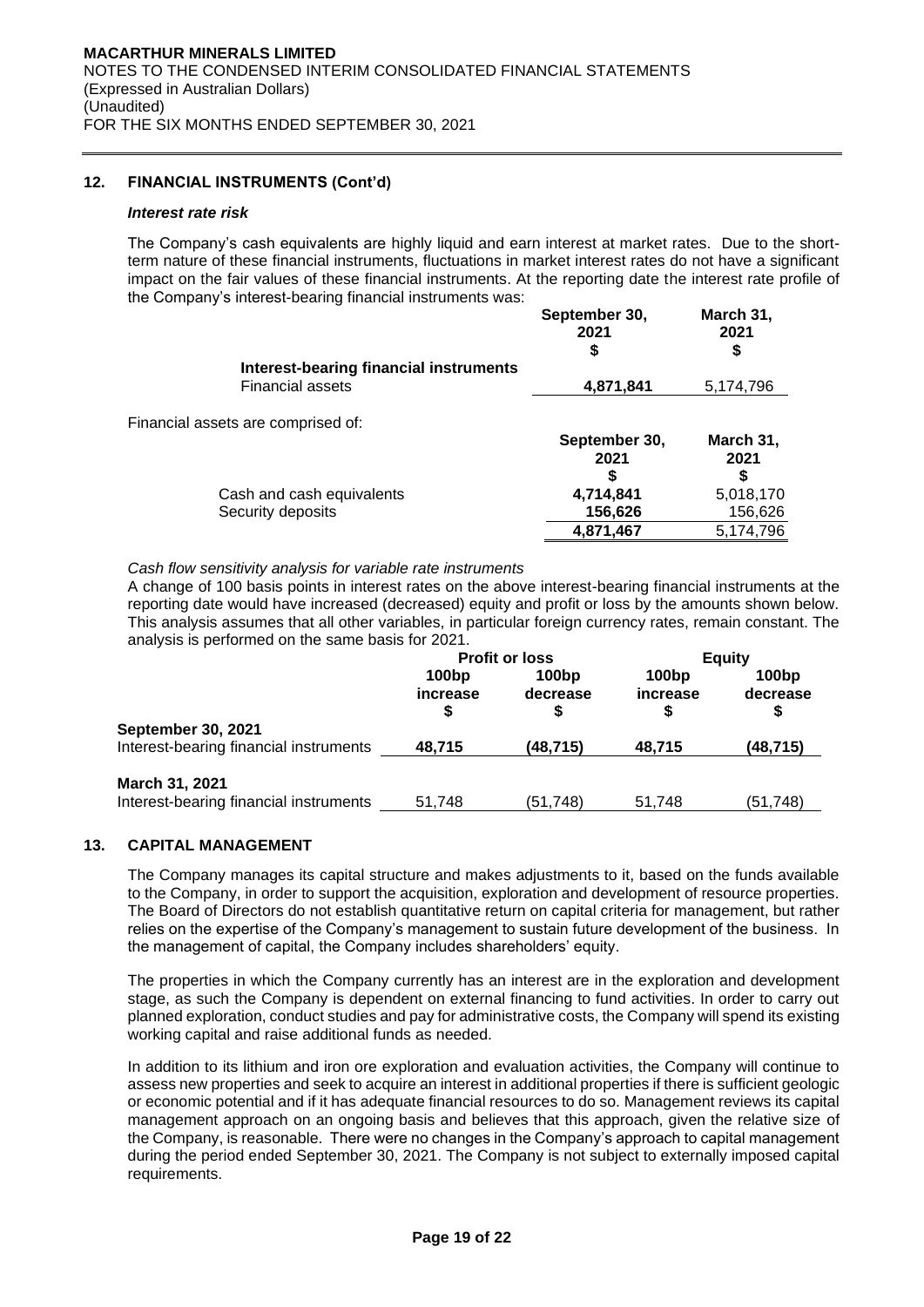### **14. RIGHT OF USE ASSET**

#### *a) Right of use asset*

#### *a. Variable Lease Payments*

The Group maintains one property lease with no variable components.

# *b. Option to Extend or Terminate*

The option to extend the lease is contained within the Groups leased premises and provides the Group the opportunity to manage leases in order to align with its strategies. The extension option is only exercisable by the Group, the extension option which management were reasonably certain to be exercised has been included in the calculation of the lease liability.

#### *c. AASB 16 Related Amounts recognised in the Groups Financial Statements*

i. Statement of Financial Position

|      | Right-of-use asset                                         | <b>September</b><br>30,<br>2021 | March 31,<br>2021 |
|------|------------------------------------------------------------|---------------------------------|-------------------|
|      |                                                            | \$                              | S                 |
|      | Leased building                                            | 431,527                         | 431,527           |
|      | Accumulated amortisation                                   | (431, 527)                      | (173,809)         |
|      |                                                            |                                 | 257,718           |
| ii.  | Statement of Profit or Loss and Other Comprehensive Income |                                 |                   |
|      | Amortisation charge related to right-of-use asset          | 17,981                          | 71,921            |
|      | Interest expense on lease liabilities                      | 3,785                           | 17,354            |
|      | Short-term lease expense                                   | 21,766                          | 89,275            |
| iii. | <b>Total Cash outflows</b>                                 |                                 |                   |
|      | Interest expense                                           | 3,785                           | 17,354            |
|      | Principal payments                                         | 44,385                          | 63,488            |
|      |                                                            | 48,170                          | 80,842            |

The property lease expired as at 30 Sept 2021 and is now on a month to month agreement.

Lease liabilities relating to the Right of Use asset are as follows:

# **As at September 30, 2021**

|                      | Within 1 year | 1 to 5 years | Total        |
|----------------------|---------------|--------------|--------------|
| Lease liabilities    |               |              |              |
| As at March 31, 2021 |               |              |              |
|                      | Within 1 year | 1 to 5 years | <b>Total</b> |
| Lease liabilities    | (69, 936)     | (213, 476)   | (283, 412)   |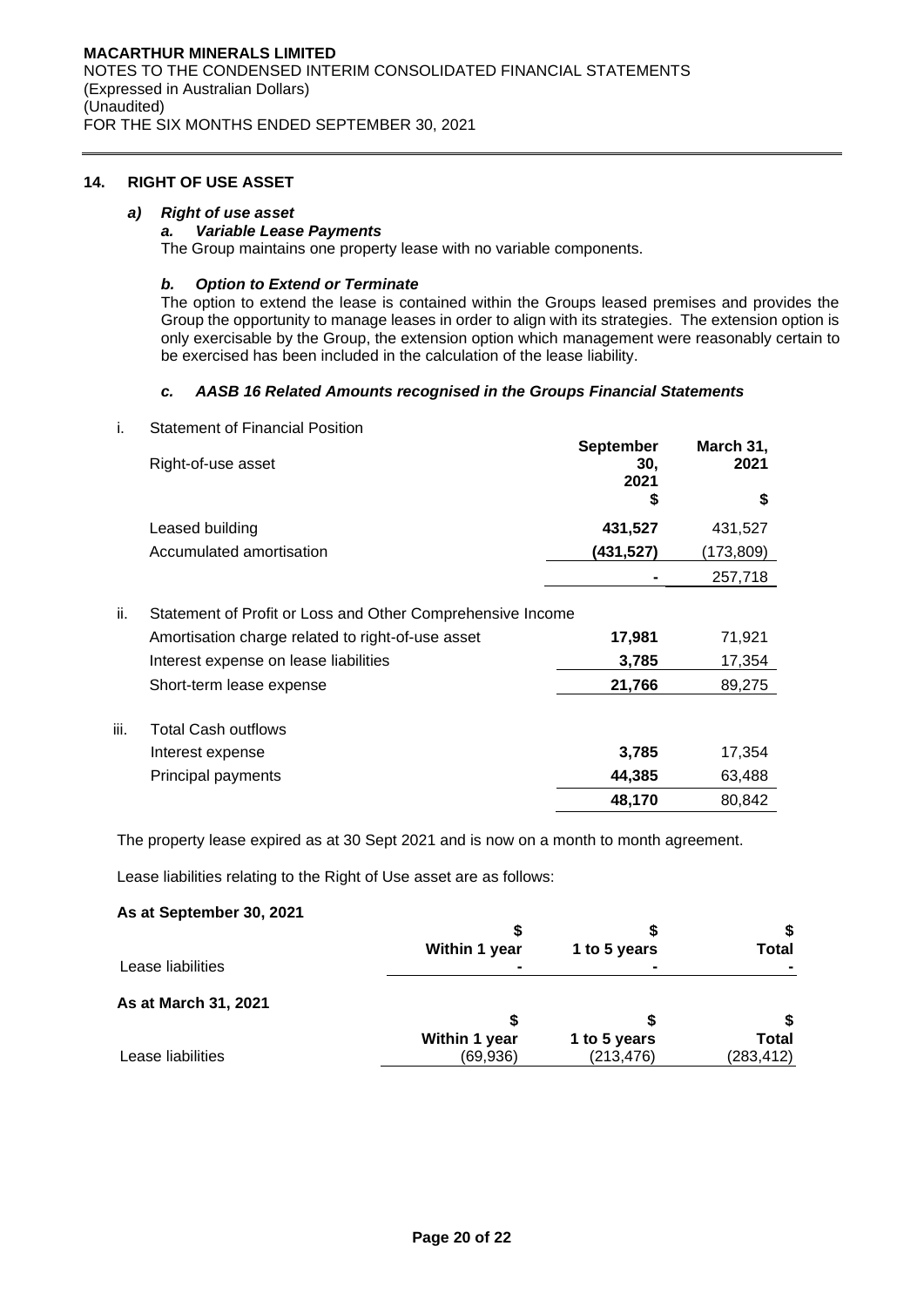### **14. RIGHT OF USE ASSET (cont'd)**

### *b) Exploration expenditures*

Certain future exploration expenditures are required to be undertaken by the Company as a minimum retention for exploration permits. These expenditures were set out in Note 5 to the condensed interim consolidated financial statements for the period ended September 30, 2021.

Apart from the above, the Company has no other material commitments at the reporting period date.

### **15. CONTINGENT LIABILITIES**

#### *a) Security Bonds*

The Company has a contingent liability of \$56,626 for bank guarantees issued for office leasing arrangements in Brisbane and corporate credit cards and a \$100,000 bank guarantee in relation to the Memorandum of Understanding ("MOU") with Southern Ports Authority ("SPA") which provides a pathway for agreeing a potential access and operating solution for the export of Macarthur's high grade magnetite iron ore product via the Port of Esperance ("Port").

### *b) Supreme Court Proceedings*

### **LPD v. Macarthur and Ors. ("New Proceedings")**

On November 26, 2013, the New Proceedings were stayed by consent pending payment of the indemnity costs of the dismissed Initial Proceedings and the appeal costs by LPD and Mayson. No steps have been taken in the New Proceedings by the plaintiff since January 22, 2015 and this matter remains ongoing.

### **16. SUBSEQUENT EVENTS**

### *a) Stock Options*

Since September 30, 2021, 150,000 stock options have been exercised resulting in new shares being issued to the value of C\$30,000.

### *b) Repositioning of Non-Iron Ore Pilbara Assets*

On August 3, 2021, Macarthur announced that CPS Corporate Advisors (CPS) had been appointed as the lead Broker for the proposed spin out of the Company's Pilbara gold, copper and lithium tenements (Pilbara Assets). The Company's wholly owned subsidiary Macarthur Lithium Pty Ltd, which holds the Company's Pilbara Assets was converted to a public company and renamed Infinity Mining Limited (Infinity). Under the agreement with CPS, Infinity proposes to undertake an initial public offering (IPO) and make application for listing on the Australian Securities Exchange (ASX) in the coming months.

On September 14, 2021, the Company announced that it received in-principle advice on suitability from the ASX which will enable Infinity Mining Limited to advance plans for its listing on the ASX before the end of 2021. On October 5, 2021, the Company's holding of Infinity changed from 100% to 60.07%. On October 14, 2021, the Company announced it had closed its pre-offer capital raise for Infinity for A\$1.5 million prior to its intended IPO on ASX and that Infinity has completed a short but detailed programme of soil sampling over the Hillside tenements, to inform and support drill targeting for a more extensive exploration campaign during the 2022 field season.

On October 21, 2021, the Company announced that Infinity entered into a Sale and Purchase Agreement with Zanil Pty Ltd (Zanil) and Alec Charles Pointon (Pointon) to acquire 100% of the Central Goldfields tenements, situated in and around the Leonora region, approximately 220km north of Kalgoorlie in Western Australia. The vending of the Central Goldfields tenements into Infinity under the Sale and Purchase Agreement is a key component of the planned listing of Infinity on the ASX this year. An